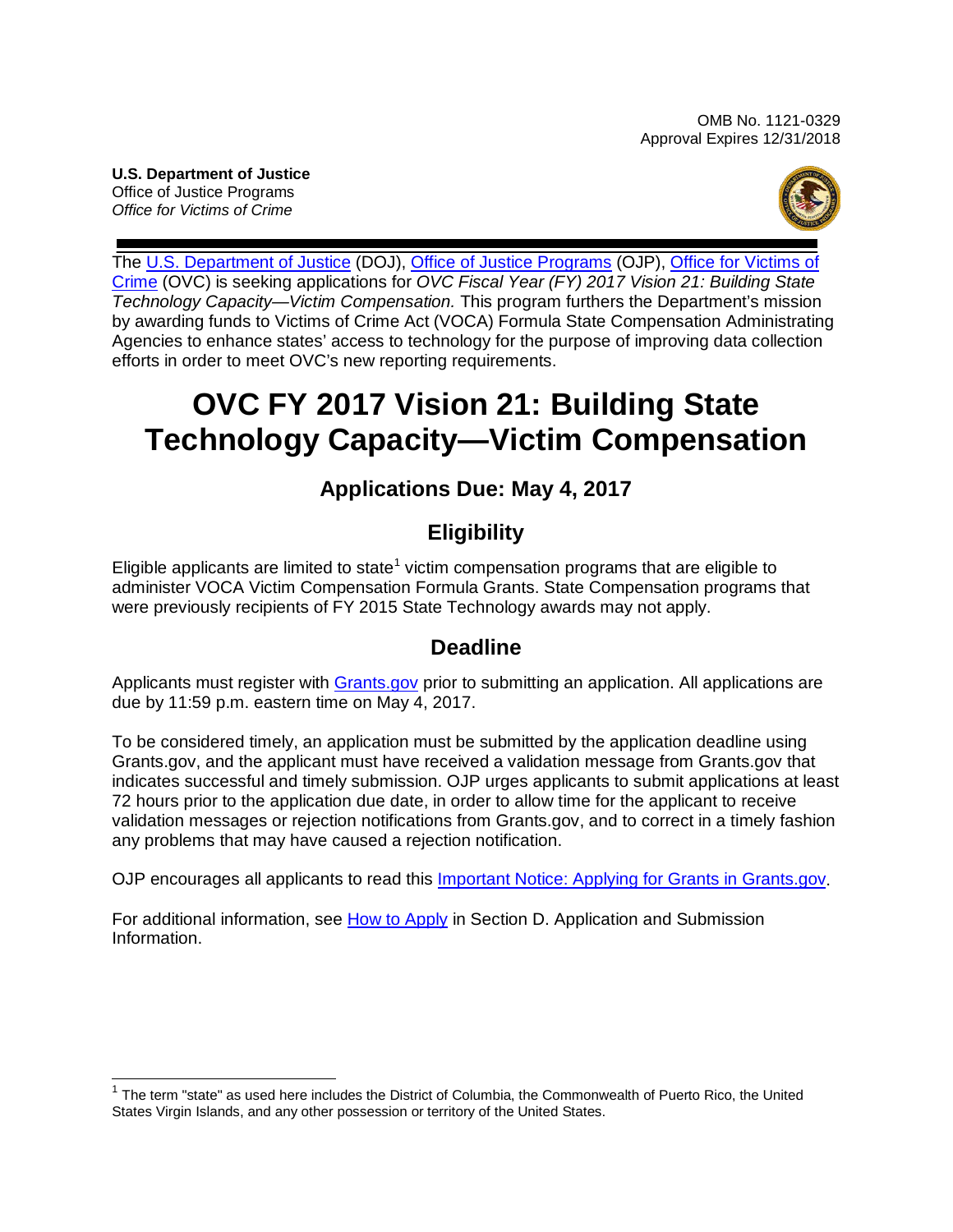# **Contact Information**

 Support Hotline at 800–518–4726 or 606–545–5035, or via email to [support@grants.gov.](mailto:support@grants.gov) The For technical assistance with submitting an application, contact the Grants.gov Customer [Grants.gov](http://www.grants.gov/web/grants/support.html) Support Hotline operates 24 hours a day, 7 days a week, except on federal holidays.

 prevent it from submitting its application by the deadline must email the OVC contact identified application after the deadline. Additional information on reporting technical issues appears under "Experiencing Unforeseen Grants.gov Technical Issues" in the <u>How to Apply</u> section. An applicant that experiences unforeseen Grants.gov technical issues beyond its control that below **within 24 hours after the application deadline** to request approval to submit its

 Program Specialist*,* by telephone at 202–307–3940*,* or by email at [Joel.Hall@usdoj.gov](mailto:Joel.Hall@usdoj.gov)*.*  For assistance with any other requirements of this solicitation, contact Joel Hall*,* Victim Justice

Grants.gov number assigned to this solicitation: OVC-2017-11606

Release date: March 21, 2017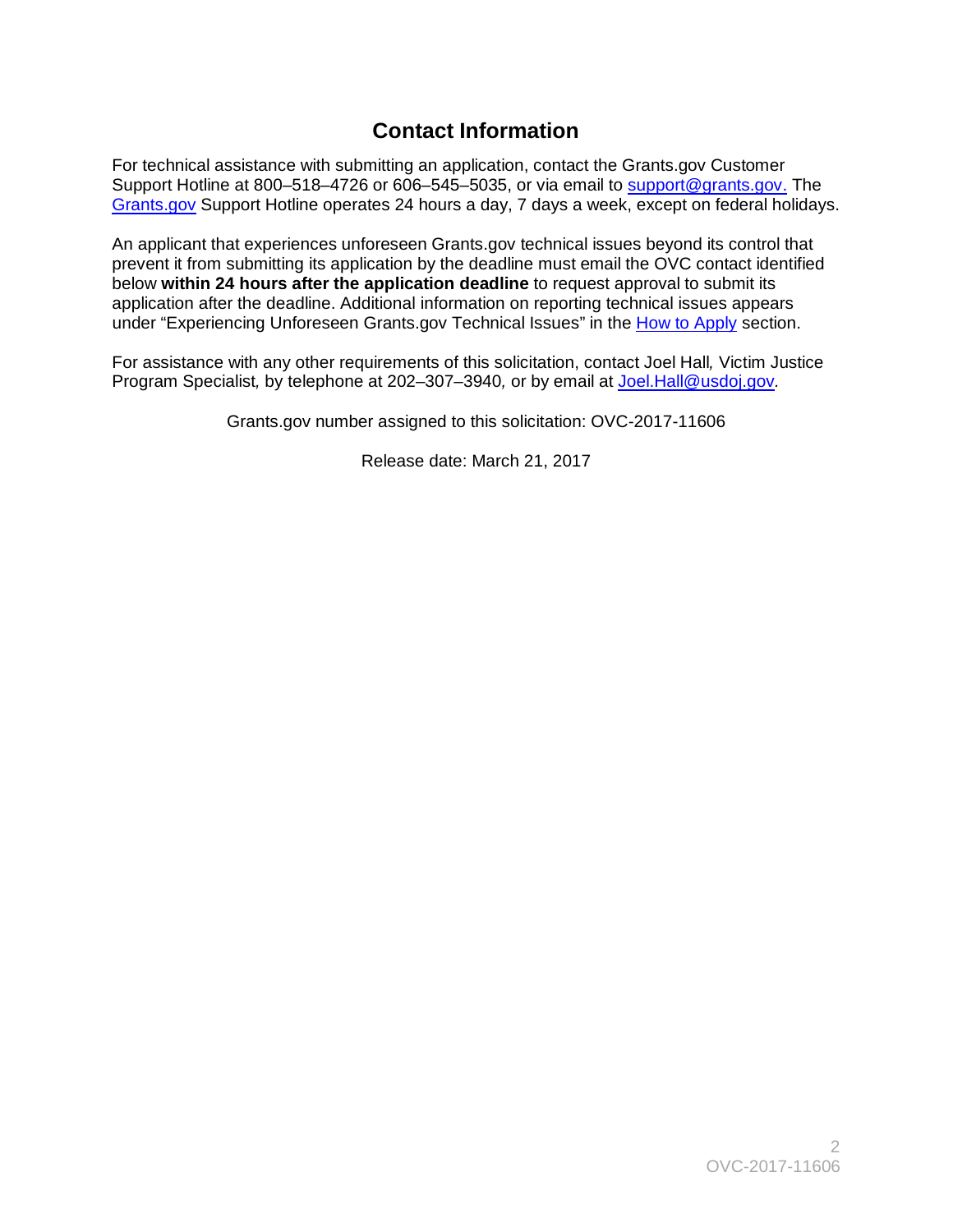# **Contents**

| Limitation on Use of Award Funds for Employee Compensation; Waiver 8           |  |
|--------------------------------------------------------------------------------|--|
| Prior Approval, Planning, and Reporting of Conference/Meeting/Training Costs 9 |  |
|                                                                                |  |
|                                                                                |  |
|                                                                                |  |
|                                                                                |  |
|                                                                                |  |
|                                                                                |  |
|                                                                                |  |
|                                                                                |  |
|                                                                                |  |
|                                                                                |  |
|                                                                                |  |
| General Information about Post-Federal Award Reporting Requirements 27         |  |
|                                                                                |  |
|                                                                                |  |
|                                                                                |  |
|                                                                                |  |
|                                                                                |  |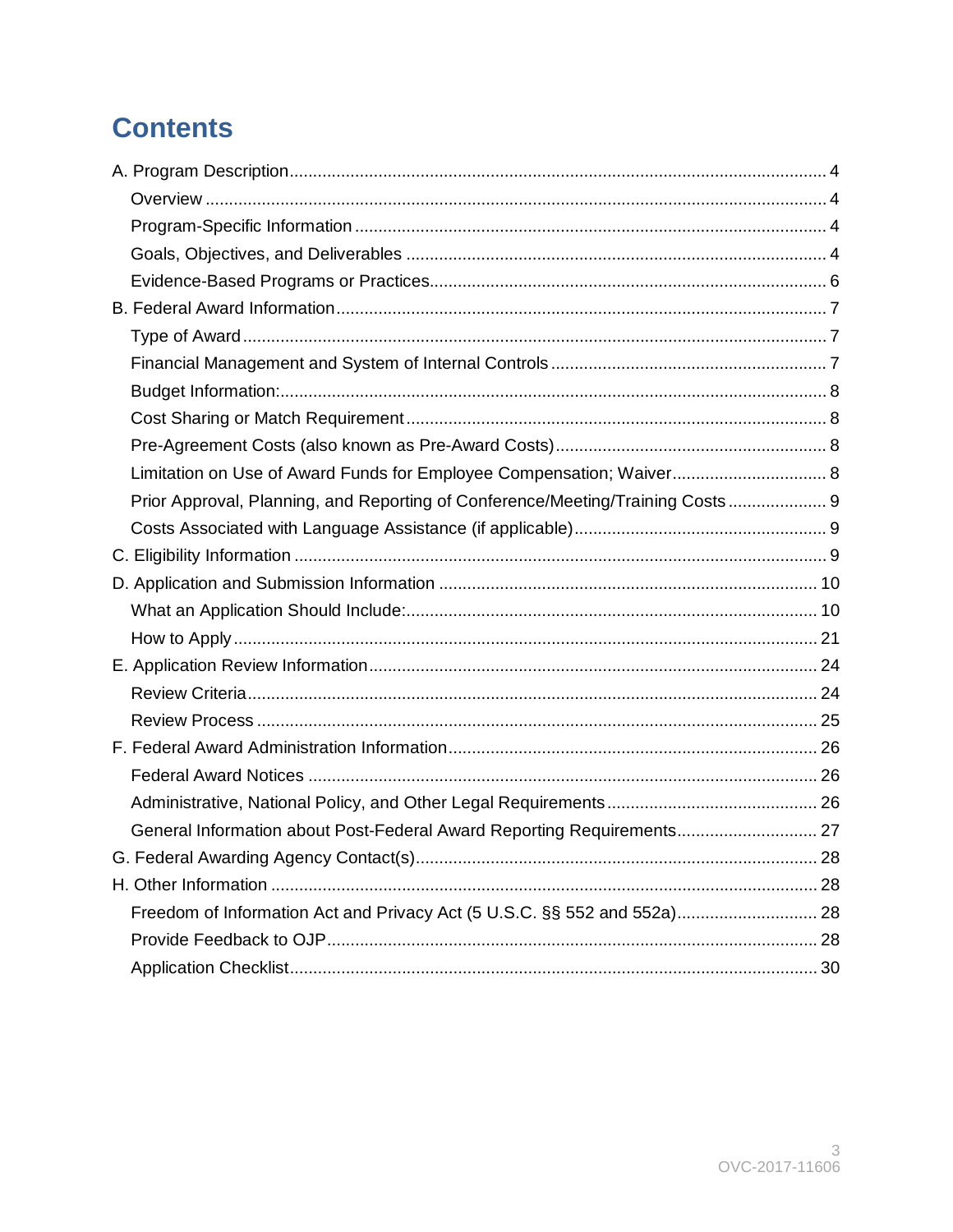# **OVC FY 2017 Vision 21: Building State Technology Capacity—Victim Compensation**

# **CFDA # 16.582**

# <span id="page-3-0"></span> **A. Program Description**

# <span id="page-3-1"></span>**Overview**

 apply for funding for system upgrades through a similar OVC solicitation in 2015. This program addresses the needs of state victim compensation formula grantees to build electronic data collection capacity. This program is specifically for the improvement of data collection efforts to help increase the accuracy of administrative reporting through the OVC Performance Management Tool for VOCA Formula Victim Compensation programs that did not

**Statutory Authority:** This project is authorized by 42 U.S.C. § 10603(c)(1)(A).

# <span id="page-3-2"></span>**Program-Specific Information**

 training, and innovation to ensure that the field is equipped to meet the demands of the 21st In May 2013, OVC published *[Vision 21: Transforming Victim Services Final Report](https://ovc.ncjrs.gov/vision21/pdfs/Vision21_Report.pdf)* (Vision 21), a framework for strategic change in the victim services field. The goal of Vision 21 is to change the way we respond to victims in this Nation, through a comprehensive and systemic approach, to ensure that every victim of crime receives the best responses and services. Vision 21 outlined recommendations in four broad categories, instructing agencies to (1) conduct continuous rather than episodic strategic planning; (2) support the development of research; (3) ensure the statutory, policy, and programmatic flexibility to address enduring and emerging crime victim issues; and (4) build and institutionalize capacity through an infusion of technology, century.

confidentiality. The Vision 21: Building State Technology Capacity program addresses the needs of state grantees to increase access to technology for the improvement of data collection efforts to help increase the accuracy of administrative reporting per the new OVC reporting requirements. As our society turns more and more to innovative technology, victim service providers and the VOCA state administering agencies must be prepared to respond to the rapid evolution of communication technologies by developing organizational capacity to support their organization's data collection needs, while still protecting the victims' rights to safety and

 collection abilities in order to satisfy the new reporting requirements. Applicants must address a demonstrated gap in technology that impedes their ability to effectively and efficiently report accurate and timely data that is requested of them. They must address a need for which there currently are no resources, or for which resources are limited or insufficient. Proposals must demonstrate how the funding would benefit the state's data

# <span id="page-3-3"></span>**Goals, Objectives, and Deliverables**

 The goal of this initiative is to provide a competitive funding opportunity for VOCA Formula State reporting. Compensation Administering Agencies that identify technological improvements to enhance their current systems or to build new systems to increase the accuracy of their administrative reporting.  $4$ <br>OVC-2017-11606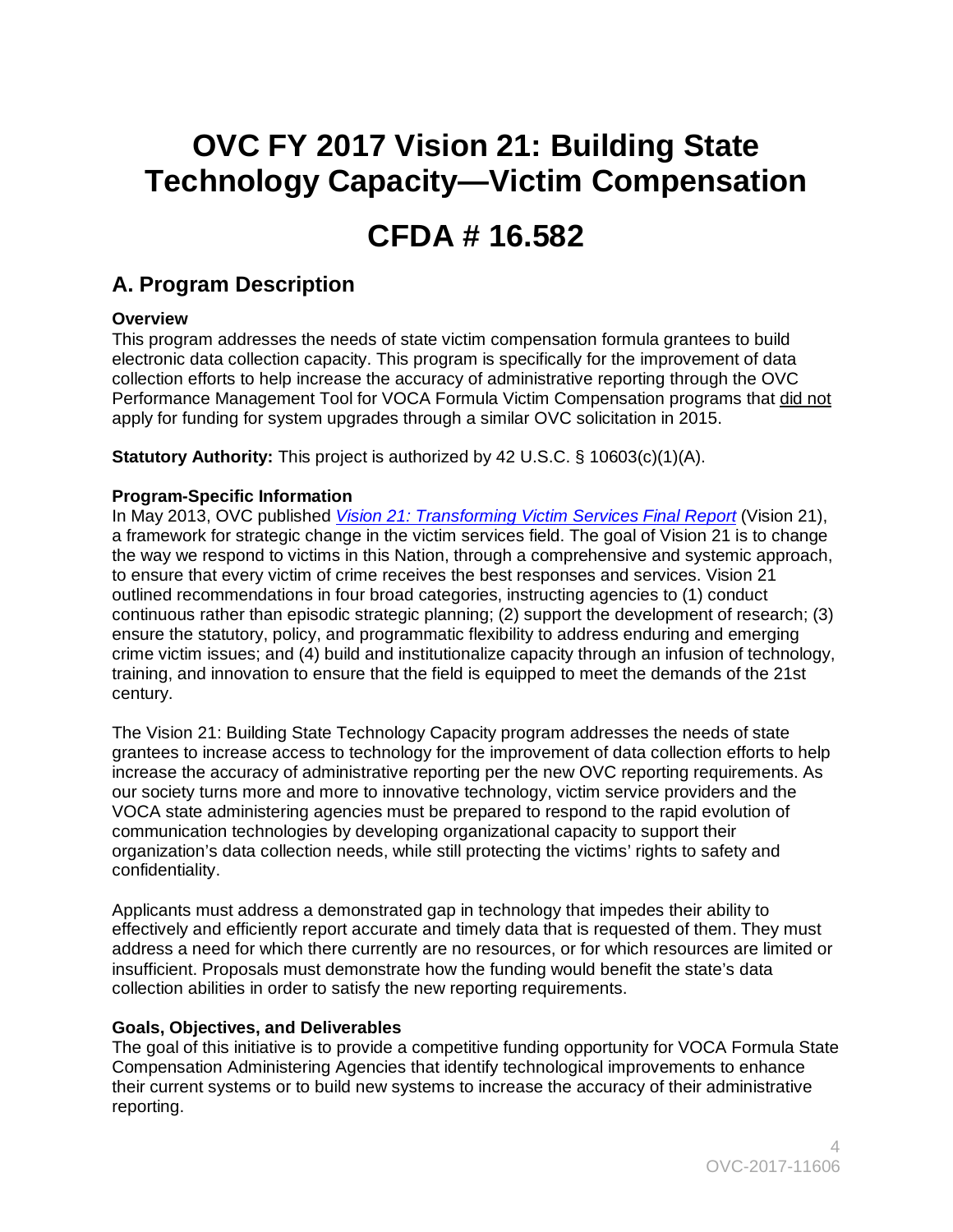Technology proposals should be limited to the following project activities:

• Enhancing victim compensation data collection technology for administrative reporting in order to meet OVC's new reporting requirements.

Applicants must undertake a needs assessment or gap analysis. For those states that have already conducted a needs assessment or gap analysis, the application should describe that process and the need for the technology initiative. The application should describe the development and implementation process over the course of the grant period, which can be from 1 to 3 years. The grantee should document the implementation process in a report and conduct a basic evaluation of the new technology.

For larger projects that propose a more extensive development and implementation period, the proposal should include the following three elements:

- Strategic planning,
- Implementation, and
- • Evaluation.

The objective of strategic planning is to identify gaps in technology, related to the state's data collection efforts, that can be filled by building the state's technological capacity to meet the new reporting requirements set forth by OVC. The awardee will work with stakeholders in the state to develop collaborative partnerships to identify existing technological gaps that impede effective data collection and identify technological innovations that could reduce or eliminate barriers to timely, efficient, and effective data collection reporting to OVC. If strategic planning already occurred, it should be described in the application.

Strategic planning activities *must* include a logic model (mandatory), which is described further later in this solicitation, and *may* include the following:

- Strategic planning committee meetings.
- Preparation of a summary report of all strategic planning meetings.
- Preparation of a statewide needs assessment, if applicable.
- scope of innovation(s) proposed; (3) time-task plan; and (4) estimated costs. • Preparation of a plan to implement the proposed technological innovation(s) that includes (1) areas for improvement identified by any strategic planning committee; (2)
- "program planning model") that clearly links proposed activities to goals, objectives, anticipated outputs and outcomes, and core measures. • Preparation of an evaluation plan to measure the project's effectiveness in achieving the identified outputs and outcomes. The evaluation plan must include a logic model (or
- Letters of intent or memorandums of understanding (MOUs) with key implementation partners.

Implementation may include the following activities:

- revised time-task plan, if necessary; and (3) develop a training plan, if needed. • Strategic planning committee meetings to (1) review the proposed technology innovation(s) with the strategic planning committee prior to release; (2) develop a
- Preparation of a summary report of all strategic implementation meetings.<br>
OVC-2017-11606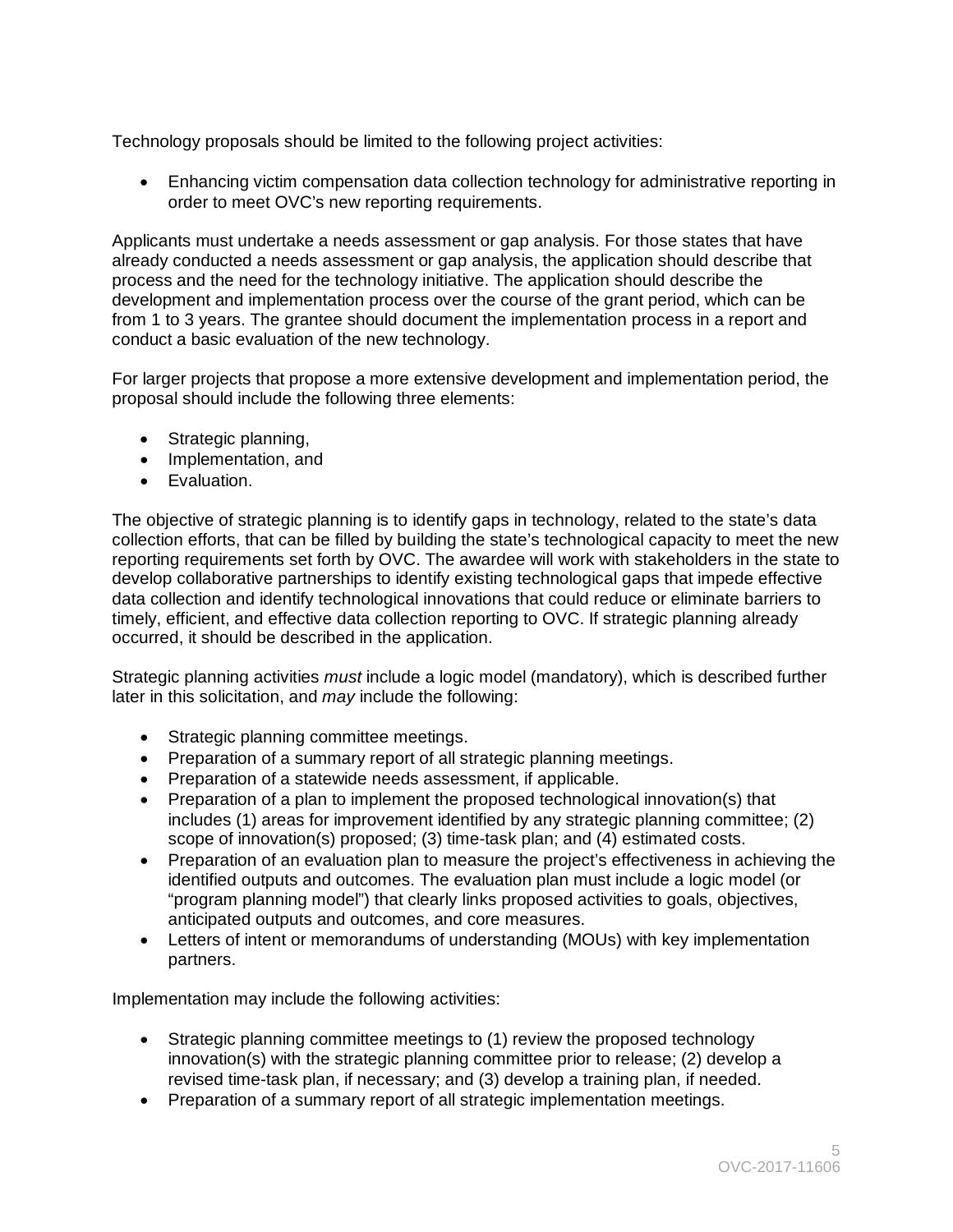• Development of all contracts and MOUs with vendors implementing the identified areas of improvement.

Evaluation of the planning, implementation, and results of the improvements can occur simultaneously with implementation. Activities may include the following:

- Conducting a comprehensive assessment of the outputs and, if possible, impact of the implementation of the technology programs.
- assume responsibility for publication and dissemination of any document(s) created. • Preparing a summary report that includes any needs assessments, surveys, or other assessment devices completed during the comprehensive assessment. OVC will

OVC encourages the awardee to use virtual innovative technologies to connect with partners and stakeholders during the strategic planning process and any required training, when applicable (e.g., teleconferencing or video conferencing, webinars, web forums). This will reduce the cost, approval requirements, and time commitments required when meeting face-toface. It will also model the kind of technological innovations OVC wishes to promote. OJP policy and guidance encourage minimization of conference, meeting, and training costs.

A Grant Adjustment Notice (GAN) must be submitted through OJP's Grants Management System (GMS) requesting program office approval of beta versions of all databases, websites, social media, and any other technological improvements prior to their activation.

 The Goals, Objectives and Deliverables are directly related to the performance measures set out in the table in Section D. Application and Submission Information, under "Program Narrative."

# <span id="page-5-0"></span>**Evidence-Based Programs or Practices**

OJP strongly emphasizes the use of data and evidence in policy making and program development in criminal justice, juvenile justice, and crime victim services. OJP is committed to—

- Improving the quantity and quality of evidence OJP generates
- Integrating evidence into program, practice, and policy decisions within OJP and the field
- Improving the translation of evidence into practice

 OJP considers programs and practices to be evidence-based when their effectiveness has been practice to be evidence-based. The OJP <u>CrimeSolutions.gov</u> website is one resource that demonstrated by causal evidence, generally obtained through one or more outcome evaluations. Causal evidence documents a relationship between an activity or intervention (including technology) and its intended outcome, including measuring the direction and size of a change, and the extent to which a change may be attributed to the activity or intervention. Causal evidence depends on the use of scientific methods to rule out, to the extent possible, alternative explanations for the documented change. The strength of causal evidence, based on the factors described above, will influence the degree to which OJP considers a program or applicants may use to find information about evidence-based programs in criminal justice, juvenile justice, and crime victim services.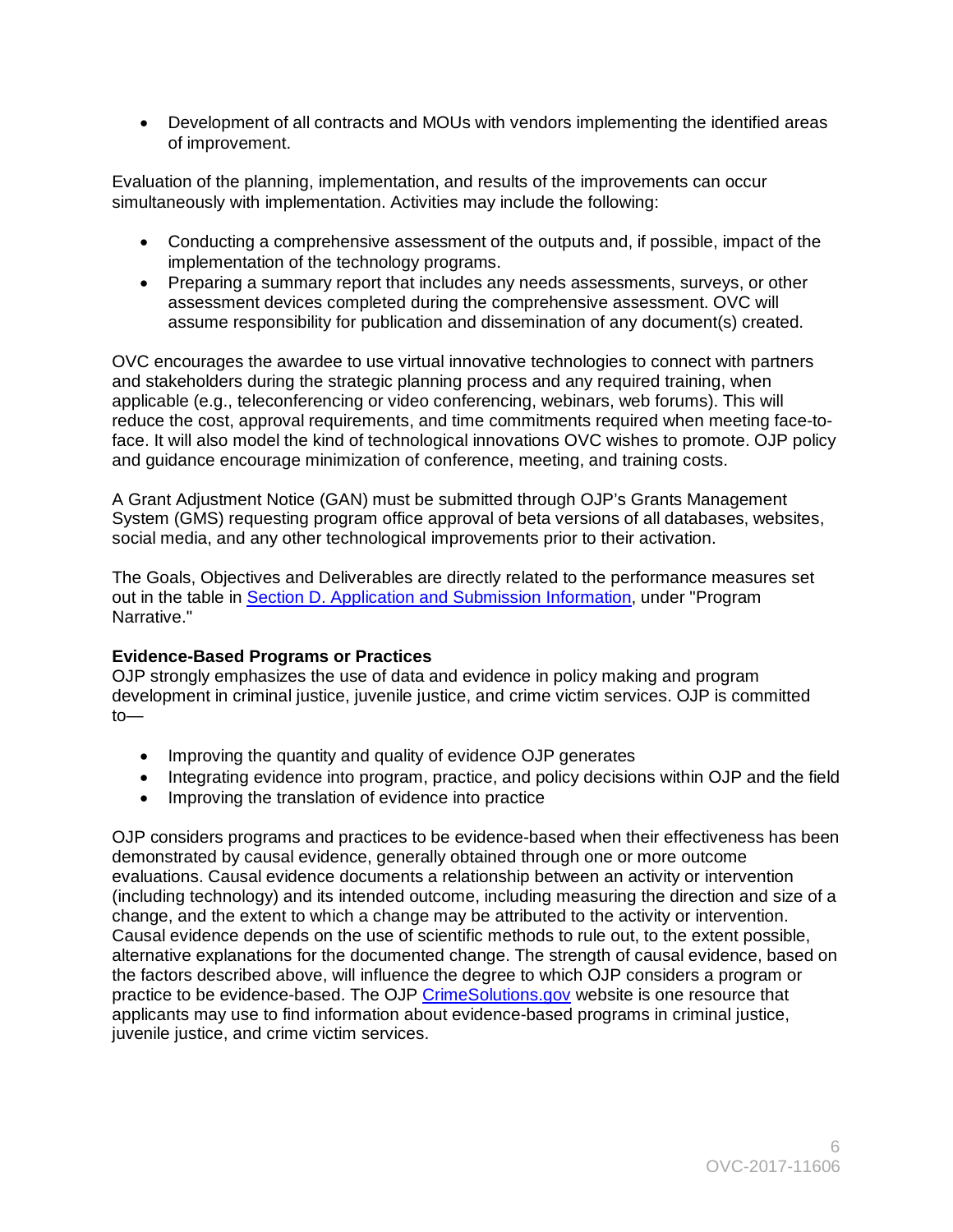# <span id="page-6-0"></span>**B. Federal Award Information**

OVC expects to make an unspecified number of awards from \$25,000 to \$250,000, for an estimated total of \$1,500,000 for a 12–36 month performance period, beginning on October 1, 2017.

OVC may, in certain cases, provide additional funding in future years to awards made under this solicitation, through supplemental awards. In making decisions regarding supplemental awards, OJP will consider, among other factors, the availability of appropriations, OJP's strategic priorities, and OJP's assessment of both the management of the award (for example, timeliness and quality of progress reports) and the progress of the work funded under the award.

All awards are subject to the availability of appropriated funds and to any modifications or additional requirements that may be imposed by law.

# <span id="page-6-1"></span>**Type of Award[2](#page-6-3)**

OVC expects that any award under this solicitation will be made in the form of a cooperative agreement, which is a type of award that provides for OJP to have substantial involvement in carrying out award activities. See [Administrative, National Policy, and Other Legal](#page-25-0)  [Requirements,](#page-25-0) under [Section F. Federal Award Administration Information,](#page-25-0) for a brief discussion of what may constitute substantial federal involvement.

# <span id="page-6-2"></span>**Financial Management and System of Internal Controls**

 Award recipients and subrecipients (including recipients or subrecipients that are pass-through entities<sup>[3](#page-6-4)</sup>) must, as described in the Part 200 Uniform Requirements<sup>[4](#page-6-5)</sup> as set out at 2 C.F.R. 200.303.

(a) Establish and maintain effective internal control over the Federal award that provides reasonable assurance that the recipient (and any subrecipient) is managing the Federal award in compliance with Federal statutes, regulations, and the terms and conditions of the Federal award. These internal controls should be in compliance with guidance in "Standards for Internal Control in the Federal Government," issued by the Comptroller General of the United States, and the "Internal Control Integrated Framework," issued by the Committee of Sponsoring Organizations of the Treadway Commission (COSO).

(b) Comply with Federal statutes, regulations, and the terms and conditions of the Federal awards.

(c) Evaluate and monitor the recipient's (and any subrecipient's)] compliance with statutes, regulations, and the terms and conditions of Federal awards.

<span id="page-6-3"></span> $\overline{a}$ <sup>2</sup>*See generally* 31 U.S.C. §§ 6301-6305 (defines and describes various forms of federal assistance relationships, including grants and cooperative agreements (a type of grant)).<br> $3$  For purposes of this solicitation, the phrase "pass-through entity" includes any recipient or subrecipient

<span id="page-6-4"></span>that provides a subaward ("subgrant") to a subrecipient ("subgrantee") to carry out part of the funded award or program.

<span id="page-6-5"></span><sup>4</sup> The "Part 200 Uniform Requirements" means the DOJ regulation at 2 C.F.R Part 2800, which adopts (with certain modifications) the provisions of 2 C.F.R. Part 200.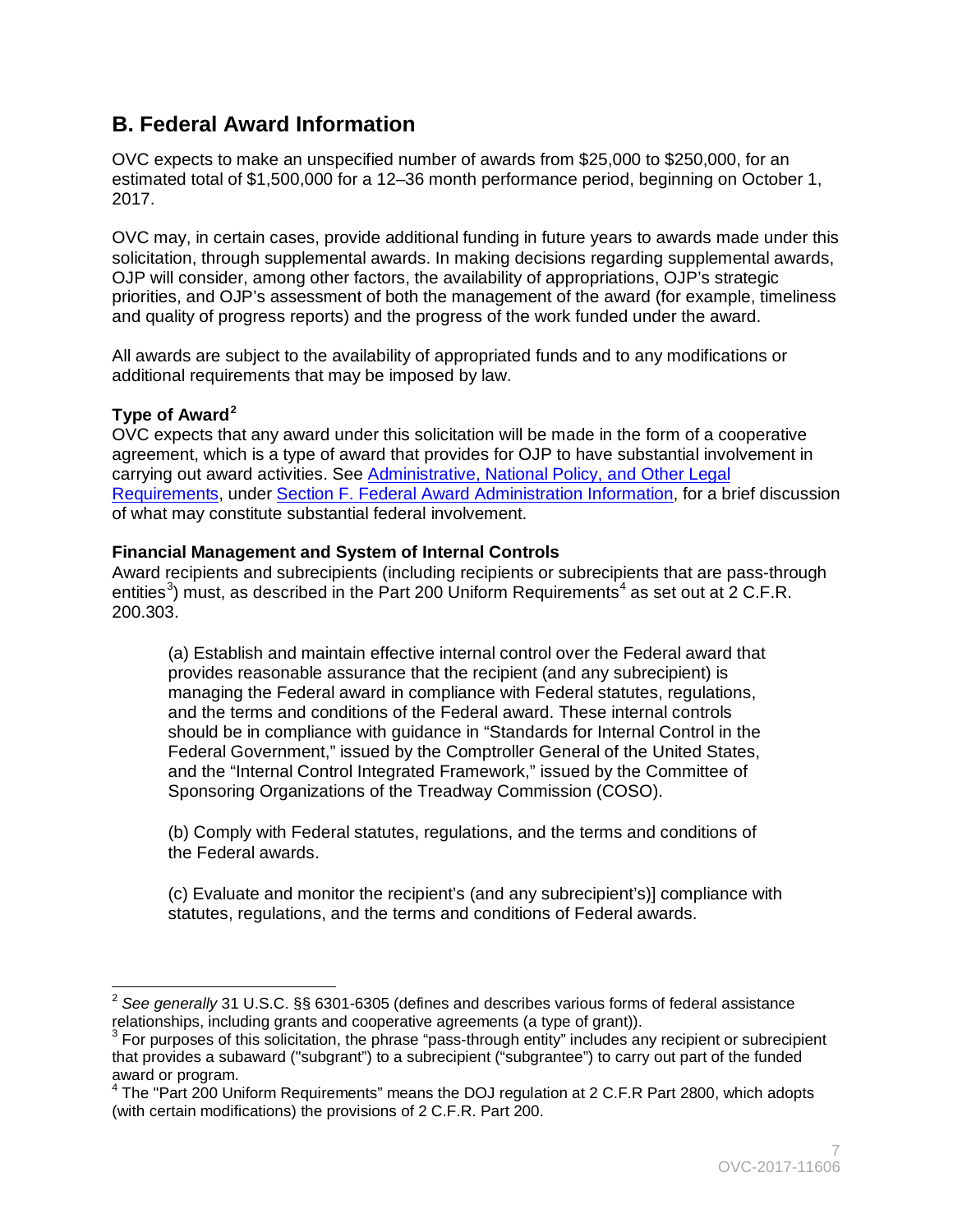(d) Take prompt action when instances of noncompliance are identified including noncompliance identified in audit findings.

 sensitive consistent with applicable Federal, state, local, and tribal laws regarding (e) Take reasonable measures to safeguard protected personally identifiable information and other information the Federal awarding agency or pass-through entity designates as sensitive or the recipient (or any subrecipient) considers privacy and obligations of confidentiality.

To help ensure that applicants understand applicable administrative requirements and cost principles, OJP encourages prospective applicants to enroll, at no charge, in the DOJ Grants Financial Management Online Training, available [here.](http://ojpfgm.webfirst.com/)

# <span id="page-7-0"></span>**Budget Information**

# <span id="page-7-1"></span> **Cost Sharing or Match Requirement**

This solicitation does not require a match. However, if a successful application proposes a voluntary match amount, and OJP approves the budget, the total match amount incorporated into the approved budget becomes mandatory and subject to audit.

# <span id="page-7-2"></span>**Pre-Agreement Costs (also known as Pre-Award Costs)**

performance of the federal award. Pre-agreement costs are costs incurred by the applicant prior to the start date of the period of

OJP does not typically approve pre-agreement costs; an applicant must request and obtain the prior written approval of OJP for all such costs. All such costs incurred prior to award and prior to approval of the costs are incurred at the sole risk of the applicant. (Generally, no applicant should incur project costs *before* submitting an application requesting federal funding for those costs.) Should there be extenuating circumstances that make it appropriate for OJP to consider approving pre-agreement costs, the applicant may contact the point of contact listed on the title page of this solicitation for the requirements concerning written requests for approval. If approved in advance by OJP, award funds may be used for pre-agreement costs, consistent with the recipient's approved budget and applicable cost principles. See the section on Costs Requiring Prior Approval in the [DOJ Grants Financial Guide](http://ojp.gov/financialguide/DOJ/index.htm) for more information.

# <span id="page-7-3"></span>**Limitation on Use of Award Funds for Employee Compensation; Waiver**

Certified SES Performance Appraisal System for that year.<sup>5</sup> The 2017 salary table for SES compensation will not be considered matching funds, where match requirements apply.) If only a portion of an employee's time is charged to an OJP award, the maximum allowable compensation is equal to the percentage of time worked times the maximum salary limitation. With respect to any award of more than \$250,000 made under this solicitation, a recipient may not use federal funds to pay total cash compensation (salary plus cash bonuses) to any employee of the recipient at a rate that exceeds 110% of the maximum annual salary payable to a member of the federal government's Senior Executive Service (SES) at an agency with a employees is available at the Office of Personnel Management [website.](http://www.opm.gov/policy-data-oversight/pay-leave/salaries-wages/salary-tables/17Tables/exec/html/ES.aspx) Note: A recipient may compensate an employee at a greater rate, provided the amount in excess of this compensation limitation is paid with non-federal funds. (Non-federal funds used for any such additional

<span id="page-7-4"></span> $\overline{a}$  $5$  OJP does not apply this limitation on the use of award funds to the nonprofit organizations listed in Appendix VIII to 2 C.F.R. Part 200.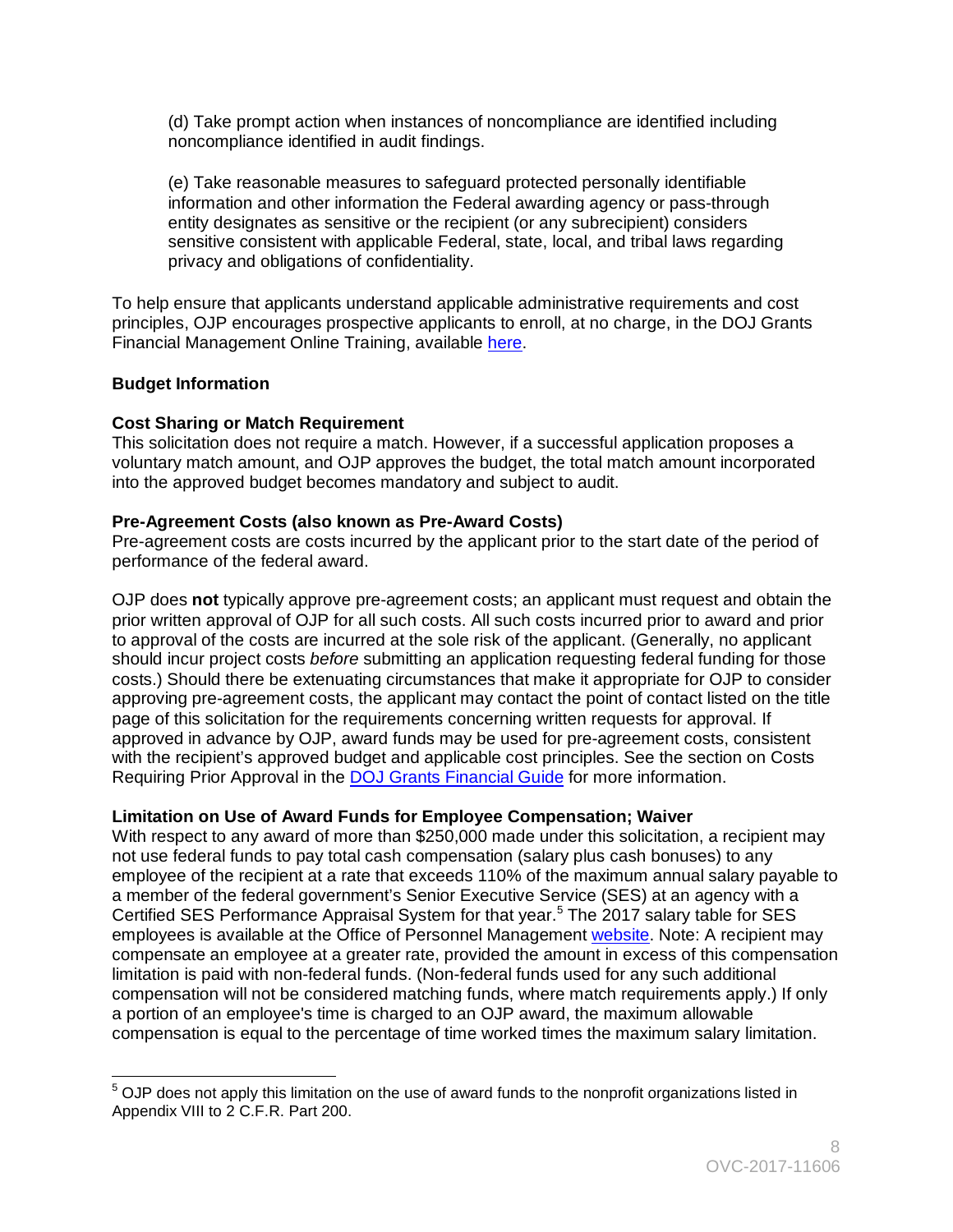The Assistant Attorney General for OJP may exercise discretion to waive, on an individual basis, this limitation on compensation rates allowable under an award. An applicant that requests a waiver should include a detailed justification in the budget narrative of its application. An applicant that does not submit a waiver request and justification with its application should anticipate that OJP will require the applicant to adjust and resubmit the budget.

The justification should address—in the context of the work the individual would do under the award—the particular qualifications and expertise of the individual, the uniqueness of a service the individual will provide, the individual's specific knowledge of the proposed program or project, and a statement that explains whether and how the individual's salary under the award would be commensurate with the regular and customary rate for an individual with his/her qualifications and expertise, and for the work he/she would do under the award.

# <span id="page-8-0"></span>**Prior Approval, Planning, and Reporting of Conference/Meeting/Training Costs**

 application—the OJP and DOJ policy and guidance on approval, planning, and reporting of such OJP strongly encourages every applicant that proposes to use award funds for any conference-, meeting-, or training-related activity (or similar event) to review carefully—before submitting an events, available at

 costs for grant recipients; and (3) set cost limits, which include a general prohibition of all food [www.ojp.gov/financialguide/DOJ/PostawardRequirements/chapter3.10a.htm.](http://www.ojp.gov/financialguide/DOJ/PostawardRequirements/chapter3.10a.htm) OJP policy and guidance (1) encourage minimization of conference, meeting, and training costs; (2) require prior written approval (which may affect project timelines) of most conference, meeting, and training costs for cooperative agreement recipients, and some conference, meeting, and training and beverage costs.

# <span id="page-8-1"></span>**Costs Associated with Language Assistance (if applicable)**

If an applicant proposes a program or activity that would deliver services or benefits to individuals, the costs of taking reasonable steps to provide meaningful access to those services or benefits for individuals with limited English proficiency may be allowable. Reasonable steps to provide meaningful access to services or benefits may include interpretation or translation services, where appropriate.

[Awards"](http://ojp.gov/funding/Explore/SolicitationRequirements/index.htm) in the [OJP Funding Resource Center.](http://ojp.gov/funding/index.htm) For additional information, see the "Civil Rights Compliance" section under ["Overview of Legal](http://ojp.gov/funding/Explore/SolicitationRequirements/index.htm)  [Requirements Generally Applicable to OJP Grants and Cooperative Agreements -](http://ojp.gov/funding/Explore/SolicitationRequirements/index.htm) FY 2017

# <span id="page-8-2"></span> **C. Eligibility Information**

For eligibility information, see the title page.

For information on cost sharing or match requirements, see Section B. Federal Award [Information.](#page-6-0) 

# **Limit on Number of Application Submissions**

If an applicant submits multiple versions of the same application, OVC will review only the most recent system-validated version submitted. For more information on system-validated versions, see [How to Apply.](#page-20-0)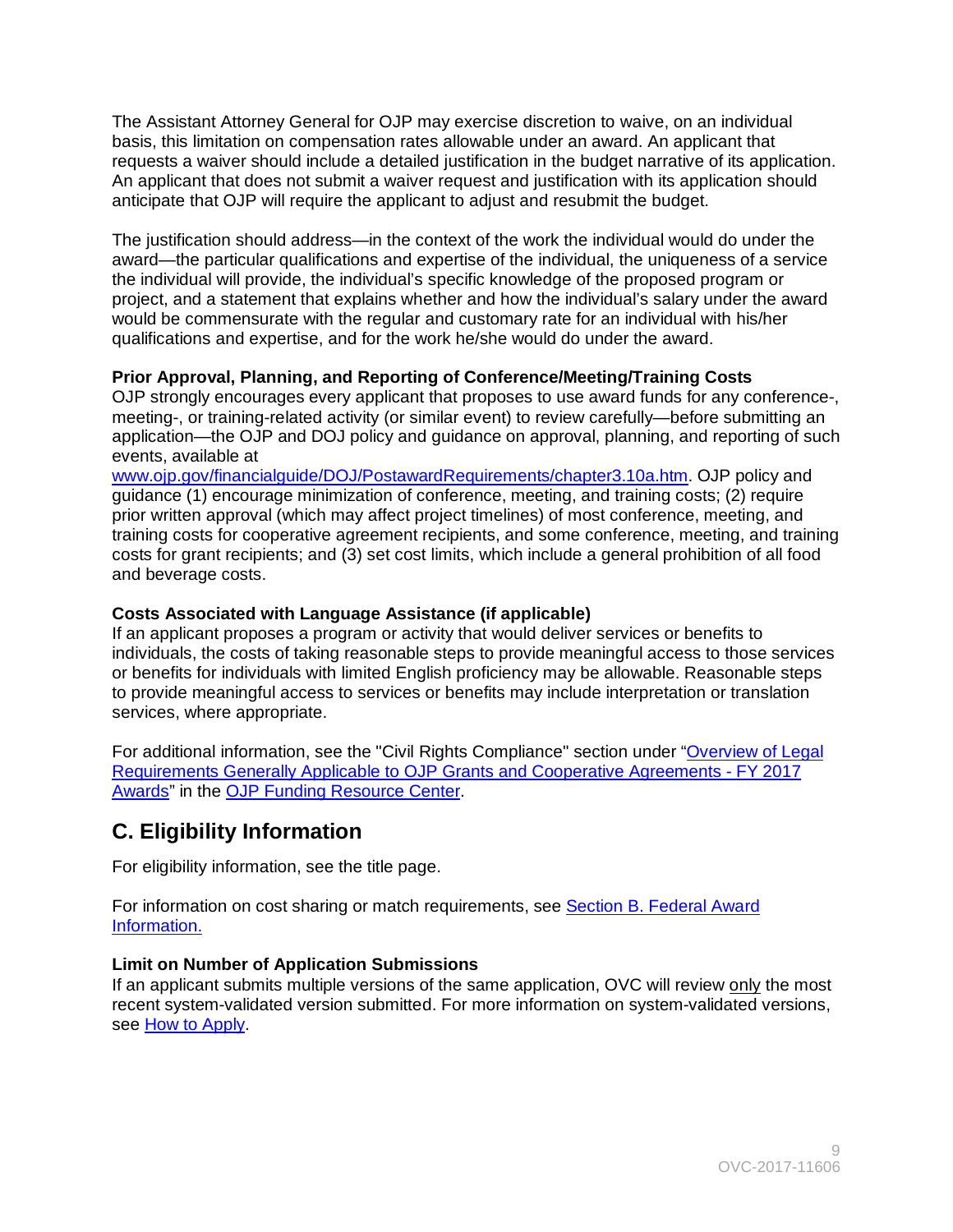# **D. Application and Submission Information**

### <span id="page-9-0"></span>**What an Application Should Include**

 anticipate that if it fails to submit an application that contains all of the specified elements, it may This section describes in detail what an application should include. An applicant should negatively affect the review of its application; and, should a decision be made to make an award, it may result in the inclusion of award conditions that preclude the recipient from accessing or using award funds until the recipient satisfies the conditions and OJP makes the funds available.

Moreover, an applicant should anticipate that an application that OJP determines is nonresponsive to the scope of the solicitation, or that OJP determines does not include the application elements that OVC has designated to be critical, will neither proceed to peer review nor receive further consideration. Under this solicitation, OVC has designated the following application elements as critical: Program Narrative, Budget Detail Worksheet, and Budget Narrative. An applicant may combine the Budget Narrative and the Budget Detail Worksheet in one document. However, if an applicant submits only one budget document, it must contain **both** narrative and detail information. Please review the "Note on File Names and File Types" under [How to Apply](#page-20-0) to be sure applications are submitted in permitted formats.

*OJP strongly recommends that applicants use appropriately descriptive file names (e.g*.*, "Program Narrative," "Budget Detail Worksheet and Budget Narrative," "Timelines," "Memorandums of Understanding," "Resumes") for all attachments. Also, OJP recommends that applicants include resumes in a single file.* 

#### **1. Information to Complete the Application for Federal Assistance (SF-424)**

 Management System (GMS) take information from the applicant's profile to populate the The SF-424 is a required standard form used as a cover sheet for submission of preapplications, applications, and related information. Grants.gov and the OJP Grants fields on this form. When selecting "type of applicant," if the applicant is a for-profit entity, select "For-Profit Organization" or "Small Business" (as applicable).

 document. Applicants with current awards must ensure that their GMS profile is current. If the profile is not current, the applicant should submit a Grant Adjustment Notice (GAN) To avoid processing delays, an applicant must include an accurate legal name on its SF-424. Current OJP award recipients, when completing the field for "Legal Name" should use the same legal name that appears on the prior year award document which is also the legal name stored in OJP's financial system. On the SF-424, enter the Legal Name in box 5 and Employer Identification Number (EIN) in box 6 exactly as it appears on the prior year award updating the information on their GMS profile prior to applying under this solicitation.

 address, and EIN entered into the SF-424. New applicants should enter the Official Legal Name and address of the applicant entity in box 5 and the EIN in box 6 of the SF-424. Applicants must attach official legal documents to their applications (e.g., articles of incorporation,  $501(c)(3)$ ) to confirm the legal name,

**Intergovernmental Review:** This solicitation ("funding opportunity") **is not** subject to [Executive Order 12372.](http://www.archives.gov/federal-register/codification/executive-order/12372.html) (In completing the SF-424, an applicant is to answer question 19 by selecting the response that the "Program is not covered by E.O. 12372.")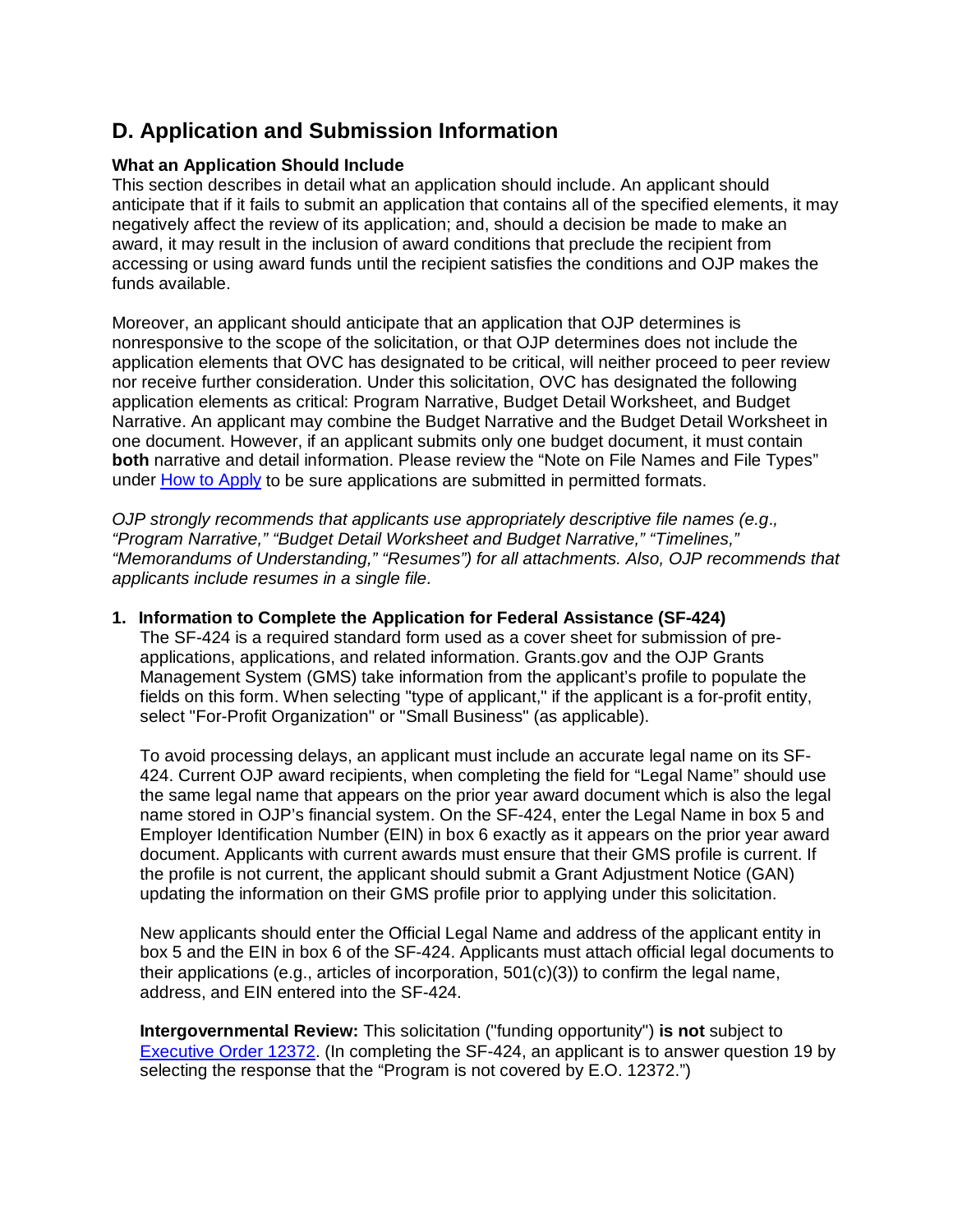# **2. Project Abstract**

Applications should include a high-quality project abstract that summarizes the proposed project in 400 words or less. Project abstracts should be—

- Written for a general public audience
- Submitted as a separate attachment with "Project Abstract" as part of its file name
- Single-spaced, using a standard 12-point font (such as Times New Roman) with 1-inch margins

As a separate attachment, the project abstract will **not** count against the page limit for the program narrative.

All project abstracts should follow the detailed template available at [ojp.gov/funding/Apply/Resources/ProjectAbstractTemplate.pdf.](http://ojp.gov/funding/Apply/Resources/ProjectAbstractTemplate.pdf)

 **Permission to Share Project Abstract with the Public:** It is unlikely that OJP will be able to fund all applications submitted under this solicitation, but it may have the opportunity to share information with the public regarding unfunded applications, for example, through a listing on a web page available to the public. The intent of this public posting would be to allow other possible funders to become aware of such applications.

 In the project abstract template, applicants are asked to indicate whether they give OJP that OJP will share the abstract information, nor will it assure funding from any other source. permission to share their project abstract (including contact information for individuals) with the public. Granting (or failing to grant) this permission will not affect OJP's funding decisions. Moreover, if the application is not funded, providing permission will not ensure

**Note:** OJP may choose not to list a project that otherwise would have been included in a listing of unfunded applications, should the abstract fail to meet the format and content requirements noted above and outlined in the project abstract template.

# **3. Program Narrative**

section. The program narrative should not exceed 25 double-spaced pages in 12-point Times New Roman font with 1-inch margins, and must include six separate sections: Project Abstract, Problem Statement, Project Goals and Objectives, Project Design/Implementation Plan, Organizational Capability and Project Management, and Plans for Measuring Progress and Outcomes. The connections between and among each of these sections must be clearly delineated. For example, the goals and objectives must derive directly from the problems to be addressed. Similarly, the project design section must clearly explain how the program's structure and activities will accomplish the goals and objectives identified in the previous

If the program narrative fails to comply with these length-related restrictions, OVC may consider such noncompliance in peer review and in final award decisions.

The following sections should be included as part of the program narrative $6$ :

<span id="page-10-0"></span> $\overline{a}$  $^6$  For information on subawards (including the details on proposed subawards that should be included in the application), see "Budget and Associated Documentation" under Section D. Application and Submission Information.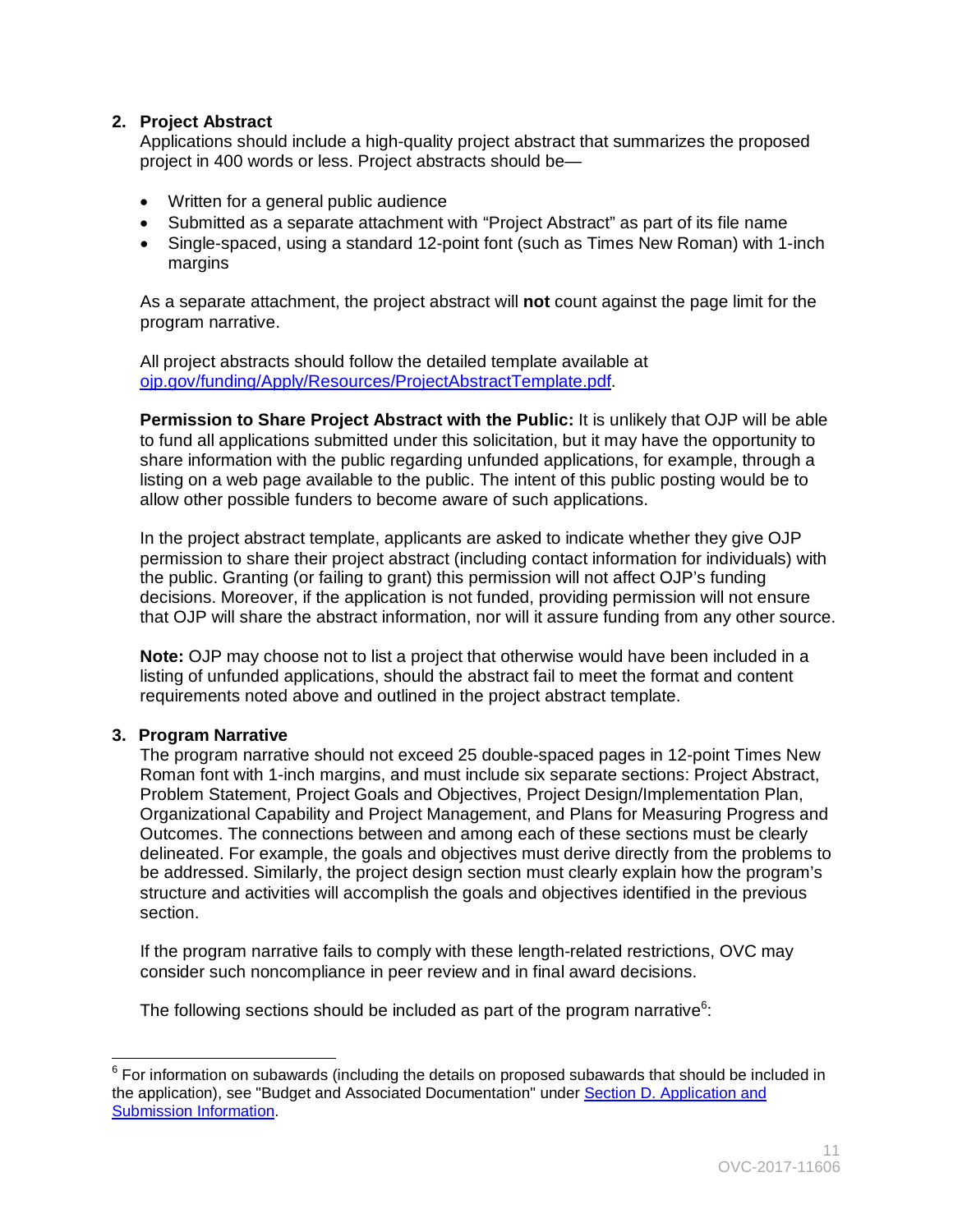### **a. Statement of the Problem**

 the applicant's understanding of its causes and potential solutions. Applicants must briefly describe the nature and scope of the problem that the project will address. The applicant should use data to provide evidence that the problem exists, demonstrate the size and scope of the problem, and document the effects of the problem on the target population and the larger community. Applicants should describe any previous and current attempts to address the problem. Applicants also should describe any research or evaluation studies that relate to the problem and contribute to

# **b. Project Design and Implementation**

The applicant must submit a logic model as a separate attachment, as stipulated in "Additional Attachments," page 21.

#### **c. Capabilities and Competencies**

**d. Plan for Collecting the Data Required for this Solicitation's Performance Measures**  OVC does not require applicants to submit performance measures data with their application. Performance measures are included as an alert that OVC will require successful applicants to submit specific data as part of their reporting requirements. For the application, applicants should indicate an understanding of these requirements and discuss how they will gather the required data, should they receive funding.

OJP will require each successful applicant to submit specific performance measures data as part of its reporting under the award (see ["General Information about Post-](#page-26-0)[Federal Award Reporting Requirements"](#page-26-0) in [Section F. Federal Award Administration](#page-25-0)  [Information\)](#page-25-0). The performance measures correlate to the goals, objectives, and deliverables identified under "Goals, Objectives, and Deliverables" in Section A. [Program Description.](#page-3-0)

The application should describe the applicant's plan for collection of all of the performance measures data listed in the table below under "Data Recipient Provides," should it receive funding.

| <b>Objective</b>                                                                            | <b>Performance Measures</b>                                                             | <b>Data Recipient Provides</b>                                                  |
|---------------------------------------------------------------------------------------------|-----------------------------------------------------------------------------------------|---------------------------------------------------------------------------------|
| To identify technological<br>improvements to<br>enhance existing<br>systems or to build new | Number of state capacity-<br>building projects implemented<br>due to funding (by type). | Number of state capacity-<br>building projects implemented<br>due to funding.   |
| systems to increase the<br>accuracy of its                                                  | Number of needs or gaps<br>identified.                                                  | Number of needs<br>assessments identified.                                      |
| administrative reporting.                                                                   | Number of identified<br>stakeholders participating in<br>strategic planning.            | Number of established<br>contracts or MOUs with key<br>implementation partners. |
|                                                                                             | Number of strategic planning<br>meetings held, if applicable.                           |                                                                                 |
|                                                                                             | Number of established<br>contracts or MOUs with key<br>implementation partners.         |                                                                                 |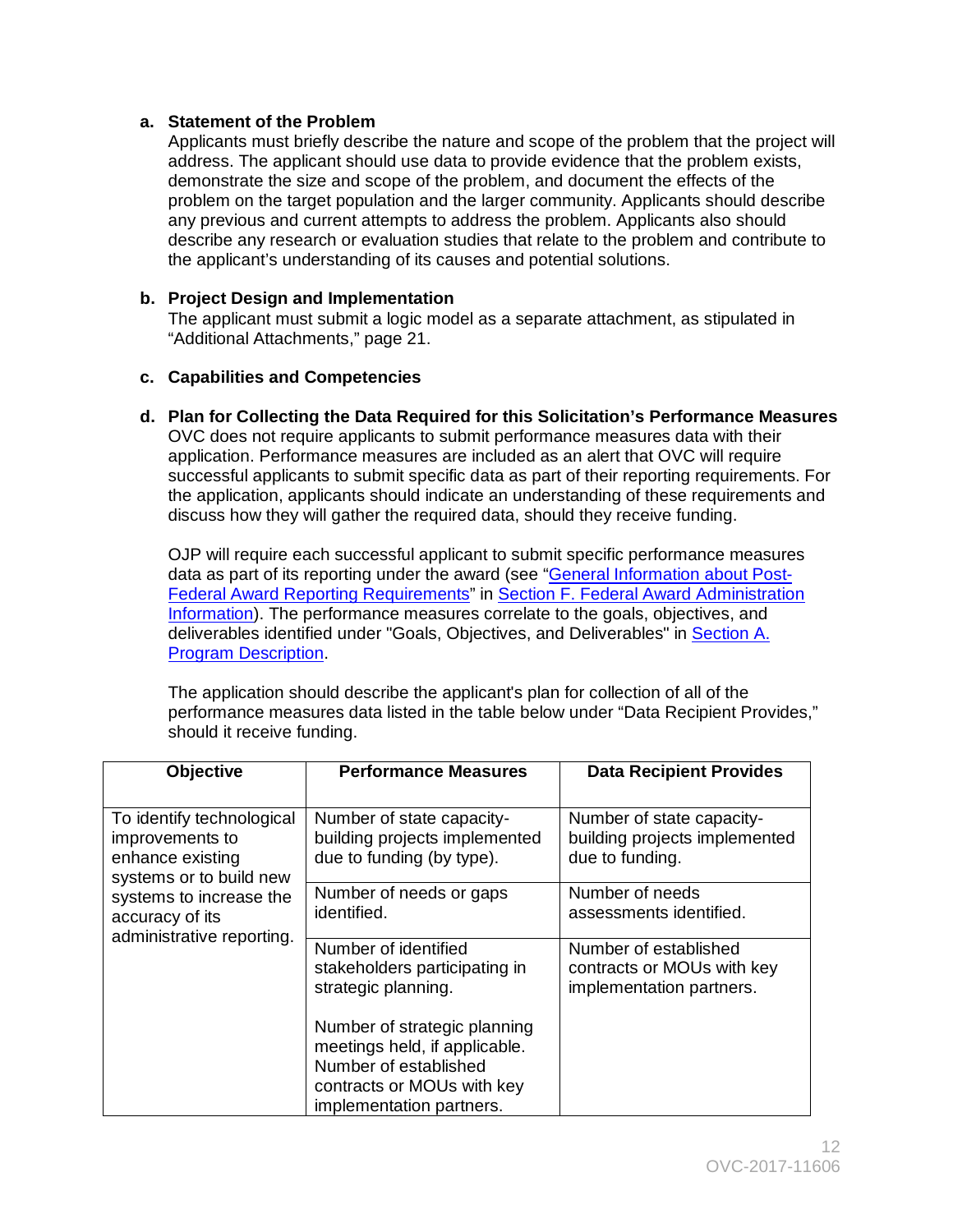| Number of technology gaps<br>identified as a result of<br>research.            | Number of technology gaps<br>identified as a result of<br>research. |
|--------------------------------------------------------------------------------|---------------------------------------------------------------------|
| Number of technology gaps<br>resolved.                                         | Number of technology gaps<br>resolved.                              |
| Scope and range of technology<br>gaps identified during<br>statewide planning. |                                                                     |
| Descriptions of actions taken<br>to resolve the technology gaps.               |                                                                     |
| Identified gaps that can be<br>addressed by proposed<br>research.              |                                                                     |
| Amount of funds awarded.                                                       | Amount of funds expended.                                           |
| Amount of funds expended.                                                      |                                                                     |

# **Note on Project Evaluations**

An applicant that proposes to use award funds through this solicitation to conduct project evaluations should be aware that certain project evaluations (such as systematic investigations designed to develop or contribute to generalizable knowledge) may constitute "research" for purposes of applicable DOJ human subjects' protection regulations. However, project evaluations that are intended only to generate internal improvements to a program or service, or are conducted only to meet OJP's performance measure data reporting requirements, likely do not constitute "research." Each applicant should provide sufficient information for OJP to determine whether the particular project it proposes would either intentionally or unintentionally collect and/or use information in such a way that it meets the DOJ definition of research that appears at 28 C.F.R. Part 46 ("Protection of Human Subjects").

 constitute research for purposes of human subjects' protection, see the decision tree in the "Research and the protection of human subjects" section of the "<u>Requirements</u> Research, for purposes of human subjects' protection for OJP-funded programs, is defined as "a systematic investigation, including research development, testing and evaluation, designed to develop or contribute to generalizable knowledge." 28 C.F.R. 46.102(d). For additional information on determining whether a proposed activity would [related to Research"](http://ojp.gov/funding/Explore/SolicitationRequirements/EvidenceResearchEvaluationRequirements.htm) web page of the "Overview of Legal Requirements Generally [Applicable to OJP Grants and Cooperative Agreements -](http://ojp.gov/funding/Explore/SolicitationRequirements/index.htm) FY 2017," available through the [OJP Funding Resource Center.](http://ojp.gov/funding/index.htm) Every prospective applicant whose application may propose a research or statistical component also should review the "Data Privacy and Confidentiality Requirements" section on that web page.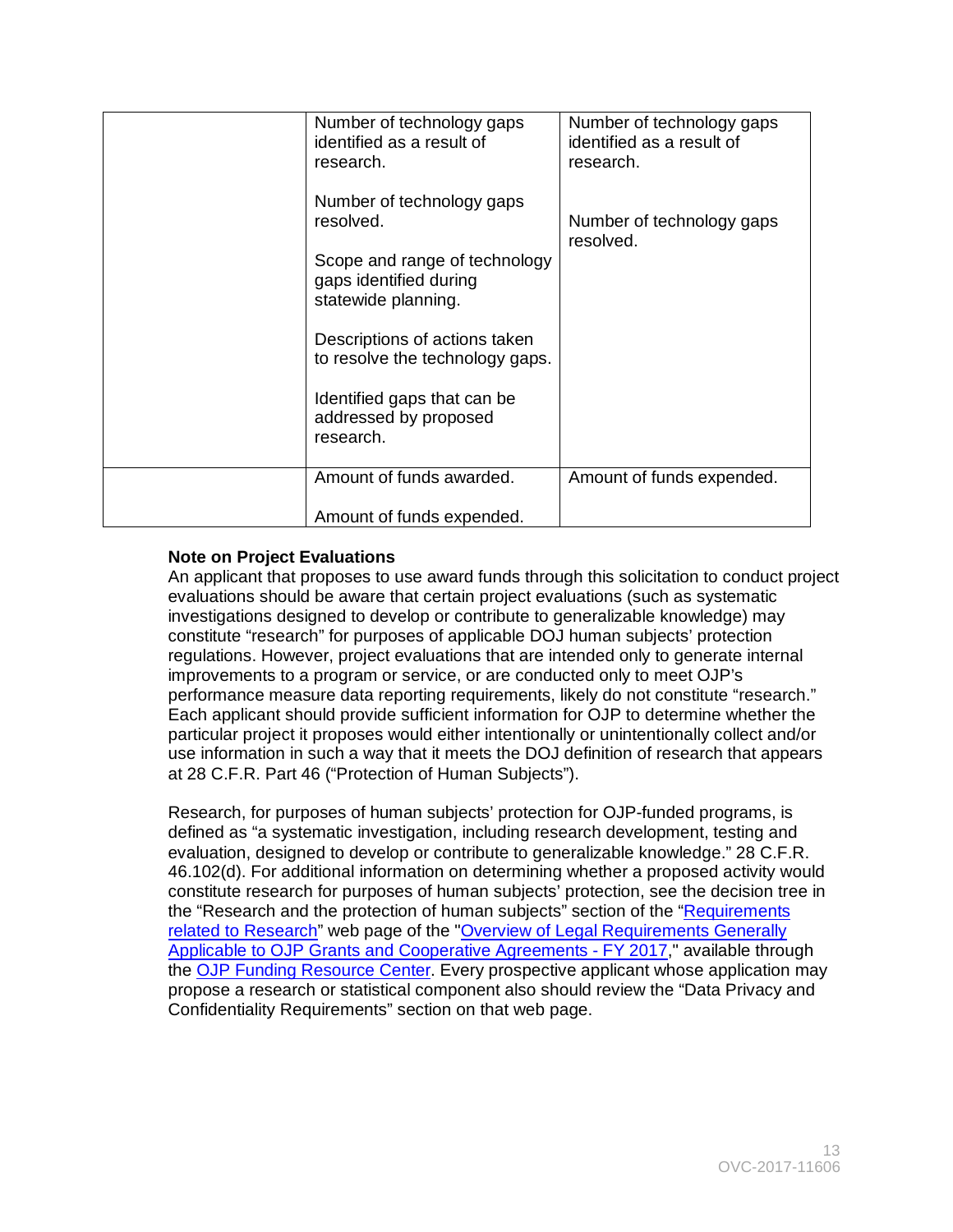# **4. Budget and Associated Documentation**

#### **a. Budget Detail Worksheet**

 submits its budget in a different format should use the budget categories listed in the A sample Budget Detail Worksheet can be found at [www.ojp.gov/funding/Apply/Resources/BudgetDetailWorksheet.pdf.](http://ojp.gov/funding/Apply/Resources/BudgetDetailWorksheet.pdf) An applicant that sample budget worksheet. The Budget Detail Worksheet should break out costs by year.

For questions pertaining to budget and examples of allowable and unallowable costs, see the [DOJ Grants Financial Guide](http://ojp.gov/financialguide/DOJ/index.htm)*.* 

#### **b. Budget Narrative**

activities). The budget narrative should thoroughly and clearly describe every category of expense listed in the Budget Detail Worksheet. OJP expects proposed budgets to be complete, cost effective, and allowable (e.g., reasonable, allocable, and necessary for project

activities).<br>Applicants should demonstrate in their budget narratives how they will maximize cost effectiveness of award expenditures. Budget narratives should generally describe cost effectiveness in relation to potential alternatives and the goals of the project. For example, a budget narrative should detail why planned in-person meetings are necessary, or how technology and collaboration with outside organizations could be used to reduce costs, without compromising quality.

The narrative should be mathematically sound and correspond clearly with the information and figures provided in the Budget Detail Worksheet. The narrative should explain how the applicant estimated and calculated all costs, and how those costs are necessary to the completion of the proposed project. The narrative may include tables for clarification purposes, but need not be in a spreadsheet format. As with the Budget Detail Worksheet, the Budget Narrative should describe costs by year.

#### **c. Information on Proposed Subawards (if any), and on Proposed Procurement Contracts (if any)**

Applicants for OJP awards typically may propose to make "subawards." Applicants also may propose to enter into procurement "contracts" under the award.

Whether—for purposes of federal grants administrative requirements—a particular agreement between a recipient and a third party will be considered a "subaward" or instead considered a procurement "contract" under the award is determined by federal rules and applicable OJP guidance. It is an important distinction, in part because the federal administrative rules and requirements that apply to "subawards" and to procurement "contracts" under awards differ markedly.

In general, the central question is the relationship between what the third party will do under its agreement with the recipient and what the recipient has committed (to OJP) to do under its award to further a public purpose (e.g., services the recipient will provide, products it will develop or modify, research or evaluation it will conduct). If a third party will provide some of the services the recipient has committed (to OJP) to provide, will develop or modify all or part of a product the recipient has committed (to OJP) to develop or modify, or will conduct part of the research or evaluation the recipient has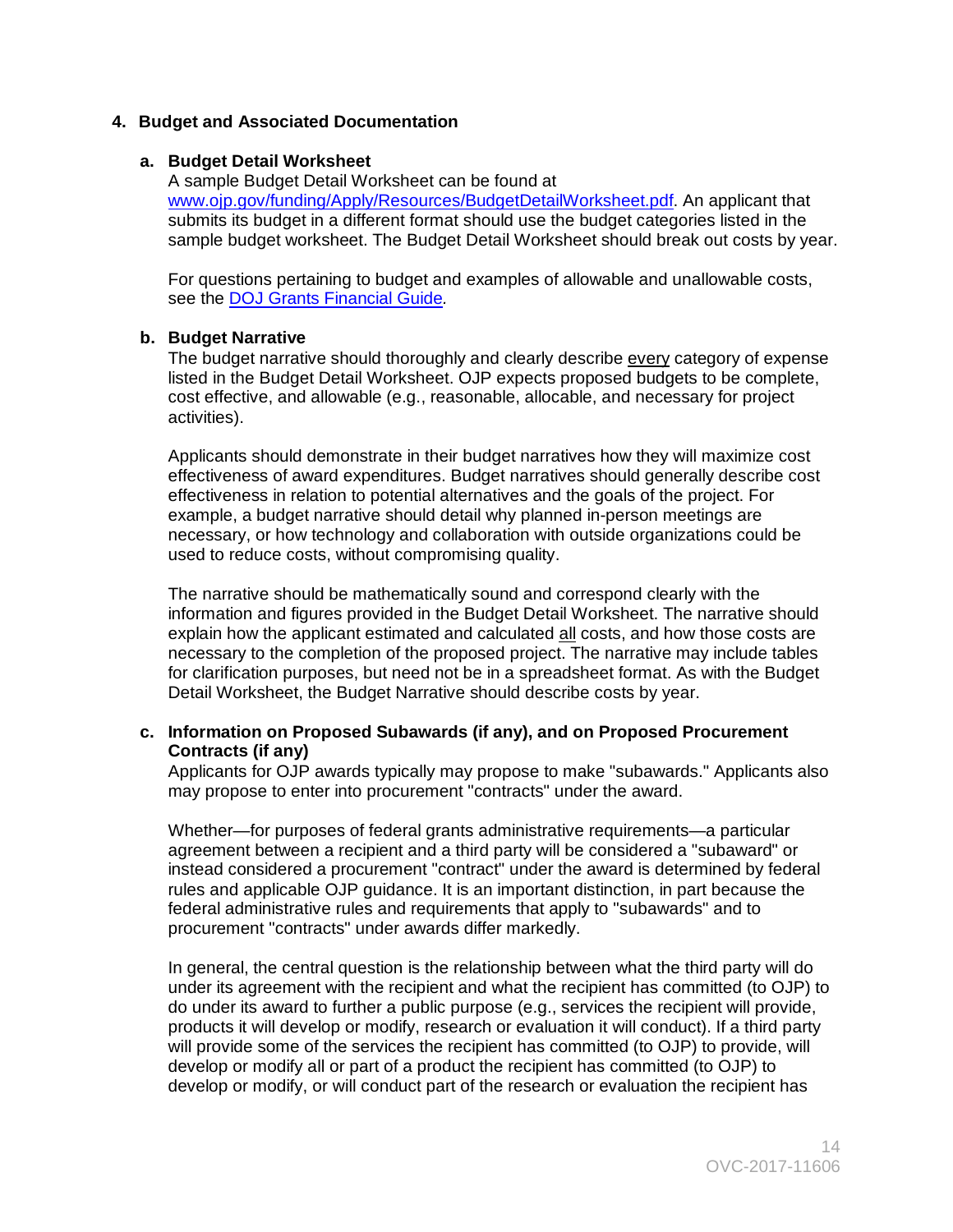committed (to OJP) to conduct, OJP will consider the agreement with the third party a subaward for purposes of federal grants administrative requirements.

This will be true **even if** the recipient, for internal or other non-federal purposes, labels or treats its agreement as a procurement, a contract, or a procurement contract. Neither the title nor the structure of an agreement determines whether the agreement—for purposes of federal grants administrative requirements—is a "subaward" or is instead a procurement "contract" under an award.

[OJP Part 200 Uniform Requirements](http://ojp.gov/funding/Part200UniformRequirements.htm) web page. Additional guidance on the circumstances under which (for purposes of federal grants administrative requirements) an agreement constitutes a subaward as opposed to a procurement contract under an award, is available (along with other resources) on the

#### **i. Information on Proposed Subawards**

A recipient of an OJP award may not make subawards ("subgrants") unless the recipient has specific federal authorization to do so. Unless an applicable statute or DOJ regulation specifically authorizes (or requires) subawards, a recipient must have authorization from OJP before it may make a subaward.

A particular subaward may be authorized by OJP because the recipient included a sufficiently detailed description and justification of the proposed subaward in the application as approved by OJP. If, however, a particular subaward is not authorized by federal statute or regulation, and is not sufficiently described and justified in the application as approved by OJP, the recipient will be required, post-award, to request and obtain written authorization from OJP before it may make the subaward.

If an applicant proposes to make one or more subawards to carry out the federal award and program, the applicant should (1) identify (if known) the proposed subrecipient(s), (2) describe in detail what each subrecipient will do to carry out the federal award and federal program, and (3) provide a justification for the subaward(s), with details on pertinent matters such as special qualifications and areas of expertise. Pertinent information on subawards should appear not only in the Program Narrative, but also in the Budget Detail Worksheet and budget narrative.

#### **ii. Information on Proposed Procurement Contracts (with specific justification for proposed noncompetitive contracts over \$150,000)**

 procurement contract, **provided that** (1) the recipient uses its own documented procurement procedures and (2) those procedures conform to applicable federal law, Unlike a recipient contemplating a subaward, a recipient of an OJP award generally does not need specific prior federal authorization to enter into an agreement that for purposes of federal grants administrative requirements—is considered a including the Procurement Standards of the (DOJ) Part 200 Uniform Requirements (as set out at 2 C.F.R. 200.317 - 200.326). The Budget Detail Worksheet and Budget Narrative should identify proposed procurement contracts. (As discussed above, subawards must be identified and described separately from procurement contracts.)

The Procurement Standards in the Part 200 Uniform Requirements, however, reflect a general expectation that agreements that (for purposes of federal grants administrative requirements) constitute procurement "contracts" under awards will be entered into on the basis of full and open competition. If a proposed procurement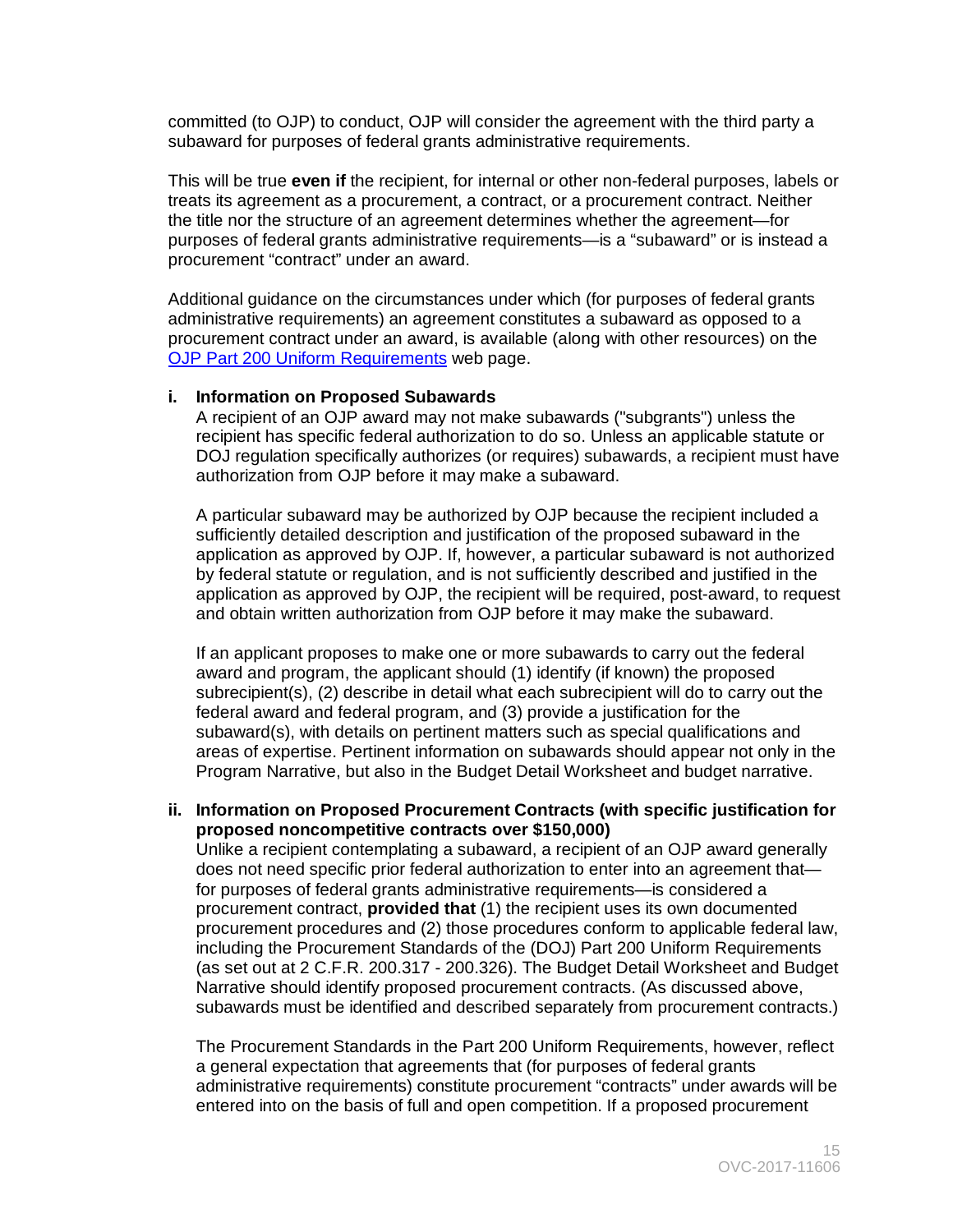contract would exceed the simplified acquisition threshold—currently, \$150,000—a recipient of an OJP award may not proceed without competition unless and until the recipient receives specific advance authorization from OJP to use a noncompetitive approach for the procurement.

 detailed justification that explains to OJP why, in the particular circumstances, it is An applicant that (at the time of its application) intends—without competition—to enter into a procurement "contract" that would exceed \$150,000 should include a appropriate to proceed without competition. Various considerations that may be pertinent to the justification are outlined in the **DOJ Grants Financial Guide**.

# **d. Pre-Agreement Costs**

For information on pre-agreement costs, see [Section B. Federal Award Information.](#page-6-0)

# **5. Indirect Cost Rate Agreement (if applicable)**

Indirect costs may be charged to an award only if:

- a. The recipient has a current (that is, unexpired), federally approved indirect cost rate; or
- b. The recipient is eligible to use, and elects to use, the "de minimis" indirect cost rate described in the Part 200 Uniform Requirements, as set out at 2 C.F.R. 200.414(f).

 attach a copy of the indirect cost rate agreement to the application. An applicant that does the applicant's accounting system permits, applicants may propose to allocate costs in the An applicant with a current (that is, unexpired) federally approved indirect cost rate is to not have a current federally approved rate may request one through its cognizant federal agency, which will review all documentation and approve a rate for the applicant entity, or, if direct cost categories.

 For assistance with identifying the appropriate cognizant federal agency for indirect costs, please contact the OCFO Customer Service Center at 800–458–0786 or at [ask.ocfo@usdoj.gov.](mailto:ask.ocfo@usdoj.gov) If DOJ is the cognizant federal agency, applicants may obtain information needed to submit an indirect cost rate proposal at [http://www.ojp.gov/funding/Apply/Resources/IndirectCosts.pdf.](http://www.ojp.gov/funding/Apply/Resources/IndirectCosts.pdf)

 Certain OJP recipients have the option of electing to use the "de minimis" indirect cost rate. applicant's eligibility to use the "de minimis" rate, and (2) its election to do so. If an eligible rate is eligible to use the "de minimis" rate.) An applicant that is eligible to use the "de minimis" rate that wishes to use the "de minimis" rate should attach written documentation to the application that advises OJP of both (1) the applicant elects the "de minimis" rate, costs must be consistently charged as either indirect or direct costs, but may not be double charged or inconsistently charged as both. The "de minimis" rate may no longer be used once an approved federally negotiated indirect cost rate is in place. (No entity that ever has had a federally approved negotiated indirect cost

# **6. Tribal Authorizing Resolution (if applicable)**

 Tribes, tribal organizations, or third parties proposing to provide direct services or assistance to residents on tribal lands should include in their applications a resolution, letter, affidavit, or other documentation, as appropriate, that certifies that the applicant has the legal authority from the tribe(s) to implement the proposed project on tribal lands. In those instances when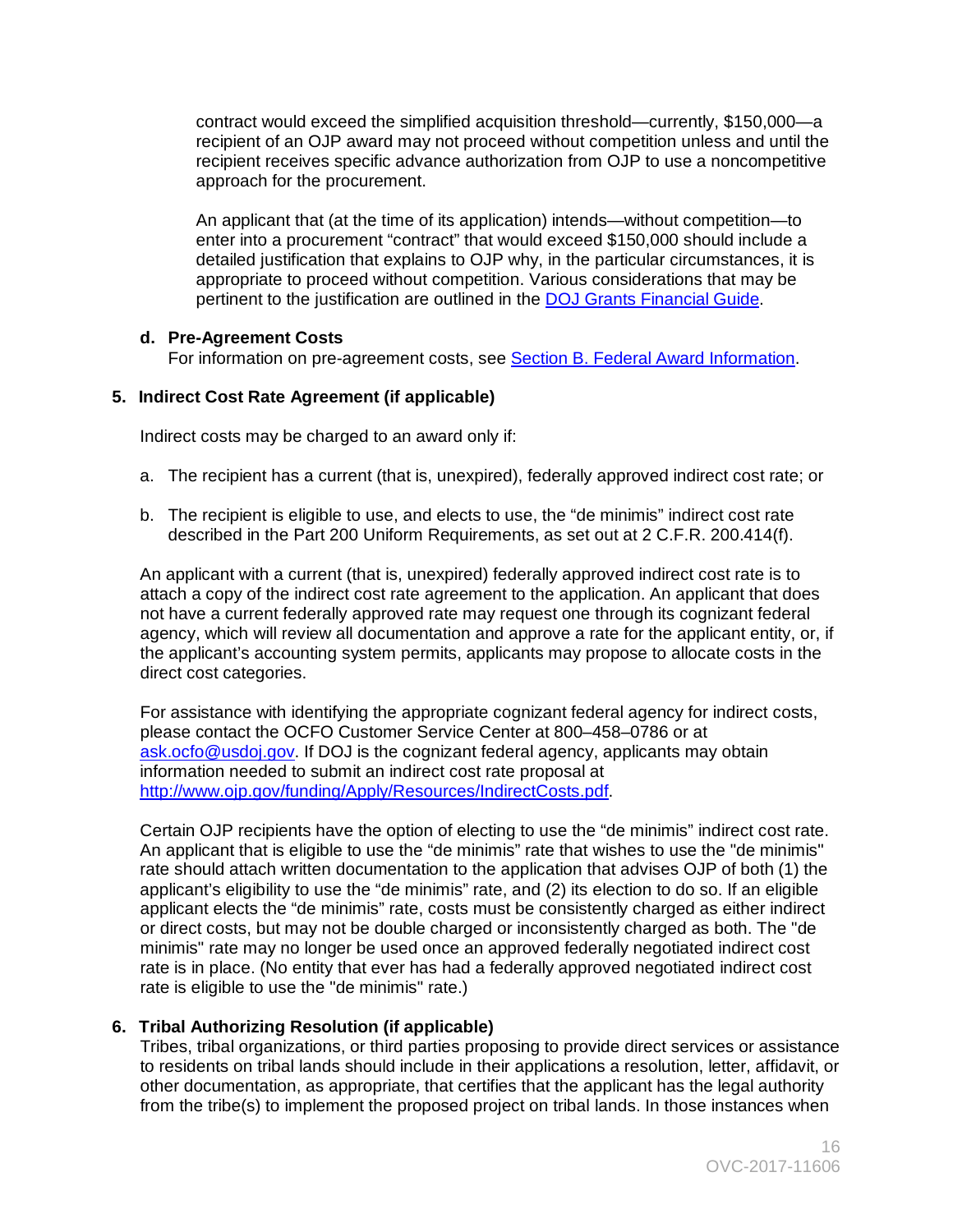an organization or consortium of tribes applies for an award on behalf of a tribe or multiple specific tribes, the application should include appropriate legal documentation, as described above, from all tribes that would receive services or assistance under the award. A consortium of tribes for which existing consortium bylaws allow action without support from all tribes in the consortium (i.e., without an authorizing resolution or comparable legal documentation from each tribal governing body) may submit, instead, a copy of its consortium bylaws with the application.

 tribe's governance structure, should, at a minimum, submit an unsigned, draft version of Applicants unable to submit an application that includes a fully executed (i.e., signed) copy of appropriate legal documentation, as described above, consistent with the applicable such legal documentation as part of its application (except for cases in which, with respect to a tribal consortium applicant, consortium bylaws allow action without the support of all consortium member tribes). If selected for funding, OJP will make use of and access to award funds contingent on receipt of the fully executed legal documentation.

**7. Financial Management and System of Internal Controls Questionnaire (including applicant disclosure of high-risk status)** 

 **Every** applicant (other than an individual applying in his/her personal capacity) is to download, complete, and submit the OJP Financial Management and System of Internal [Controls Questionnaire,](http://ojp.gov/funding/Apply/Resources/FinancialCapability.pdf) as part of its application.

 designated "high risk" by a federal grant-making agency outside of DOJ. For purposes of Among other things, the form requires each applicant to disclose whether it currently is this disclosure, high risk includes any status under which a federal awarding agency provides additional oversight due to the applicant's past performance, or other programmatic or financial concerns with the applicant. If an applicant is designated high risk by another federal awarding agency, the applicant must provide the following information:

- The federal awarding agency that currently designates the applicant high risk
- Date the applicant was designated high risk
- The high-risk point of contact at that federal awarding agency (name, phone number, and email address)
- Reasons for the high-risk status, as set out by the federal awarding agency

OJP seeks this information to help ensure appropriate federal oversight of OJP awards. An applicant that is considered "high-risk" by another federal awarding agency is not automatically disqualified from receiving an OJP award. OJP may, however, consider the information in award decisions, and may impose additional OJP oversight of any award under this solicitation (including through the conditions that accompany the award document).

# **8. Disclosure of Lobbying Activities**

 lobbying activities is to enter "N/A" in the text boxes for item 10 ("a. Name and Address of Each applicant must complete and submit this information. An applicant that expends any funds for lobbying activities is to provide all of the information requested on the form [Disclosure of Lobbying Activities \(SF-LLL\).](http://ojp.gov/funding/Apply/Resources/Disclosure.pdf) An applicant that does not expend any funds for Lobbying Registrant" and "b. Individuals Performing Services").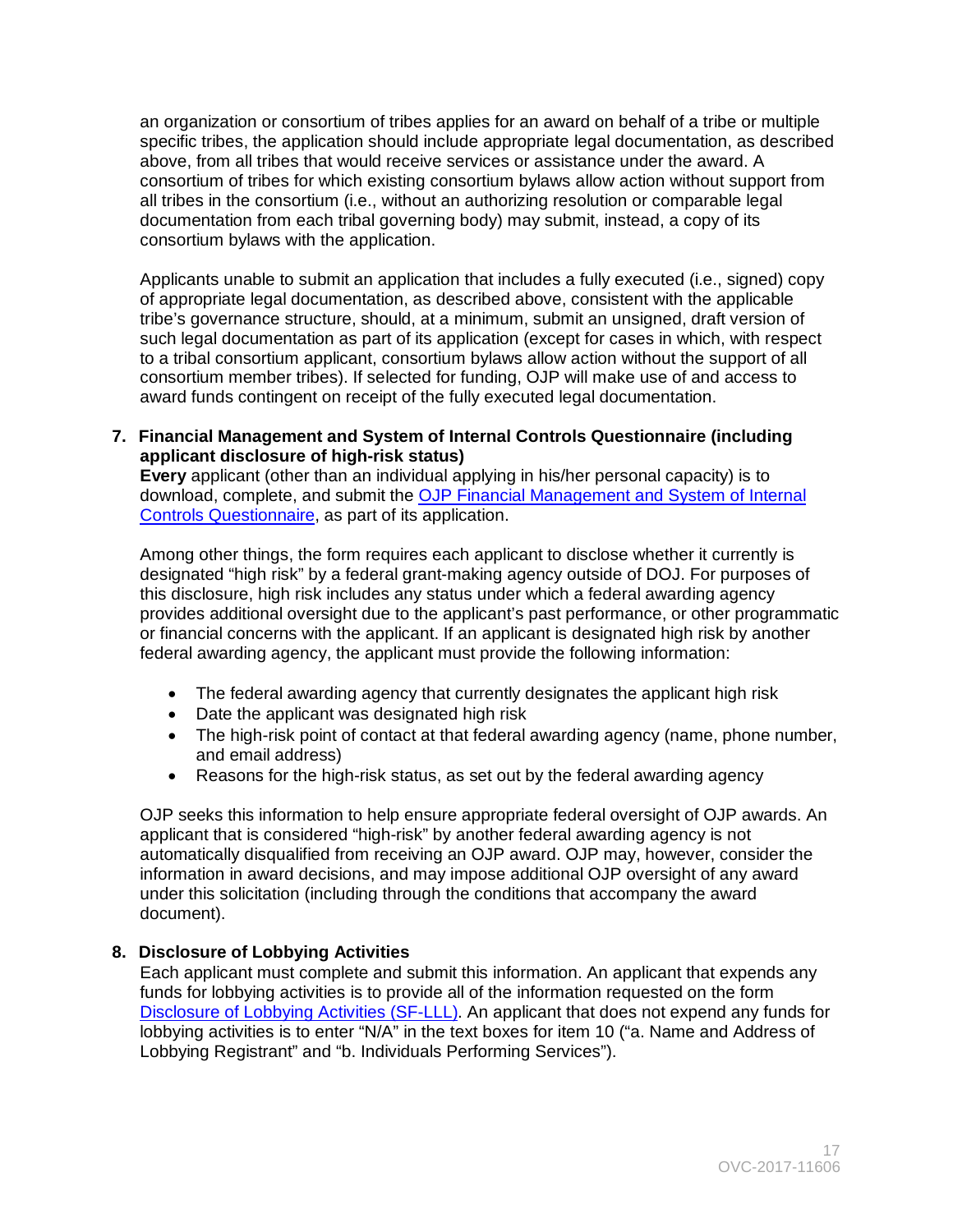# **9. Additional Attachments**

### **a. Applicant Disclosure of Pending Applications**

 Each applicant is to disclose whether it has (or is proposed as a subrecipient under) any application under this solicitation, <u>and</u> (2) would cover any identical cost items outlined in the budget submitted to OJP as part of the application under this solicitation. The pending applications for federally funded grants or cooperative agreements that (1) include requests for funding to support the same project being proposed in the applicant is to disclose applications made directly to federal awarding agencies, and also applications for subawards of federal funds (e.g., applications to state agencies that will subaward ("subgrant") federal funds).

OJP seeks this information to help avoid any inappropriate duplication of funding. Leveraging multiple funding sources in a complementary manner to implement comprehensive programs or projects is encouraged and is not seen as inappropriate duplication.

Each applicant that has one or more pending applications as described above is to provide the following information about pending applications submitted within the past 12 months:

- The federal or state funding agency
- The solicitation name/project name
- The point of contact information at the applicable federal or state funding agency

| <b>Federal or</b> | <b>Solicitation</b>      | Name/Phone/Email for Point of Contact at   |
|-------------------|--------------------------|--------------------------------------------|
| <b>State</b>      | Name/Project             | <b>Federal or State Funding Agency</b>     |
| <b>Funding</b>    | <b>Name</b>              |                                            |
| <b>Agency</b>     |                          |                                            |
| DOJ/Office of     | <b>COPS Hiring</b>       | Jane Doe, 202/000-0000; jane.doe@usdoj.gov |
| Community         | Program                  |                                            |
| Oriented          |                          |                                            |
| Policing          |                          |                                            |
| <b>Services</b>   |                          |                                            |
| (COPS)            |                          |                                            |
| Health and        | Drug-Free                | John Doe, 202/000-0000; john.doe@hhs.gov   |
| Human             | Communities              |                                            |
| Services/         | Mentoring Program/       |                                            |
| Substance         | North County Youth       |                                            |
| Abuse and         | <b>Mentoring Program</b> |                                            |
| Mental Health     |                          |                                            |
| Services          |                          |                                            |
| Administration    |                          |                                            |

Each applicant should include the table as a separate attachment to its application. The file should be named "Disclosure of Pending Applications." The applicant Legal Name on the application must match the entity named on the disclosure of pending applications statement.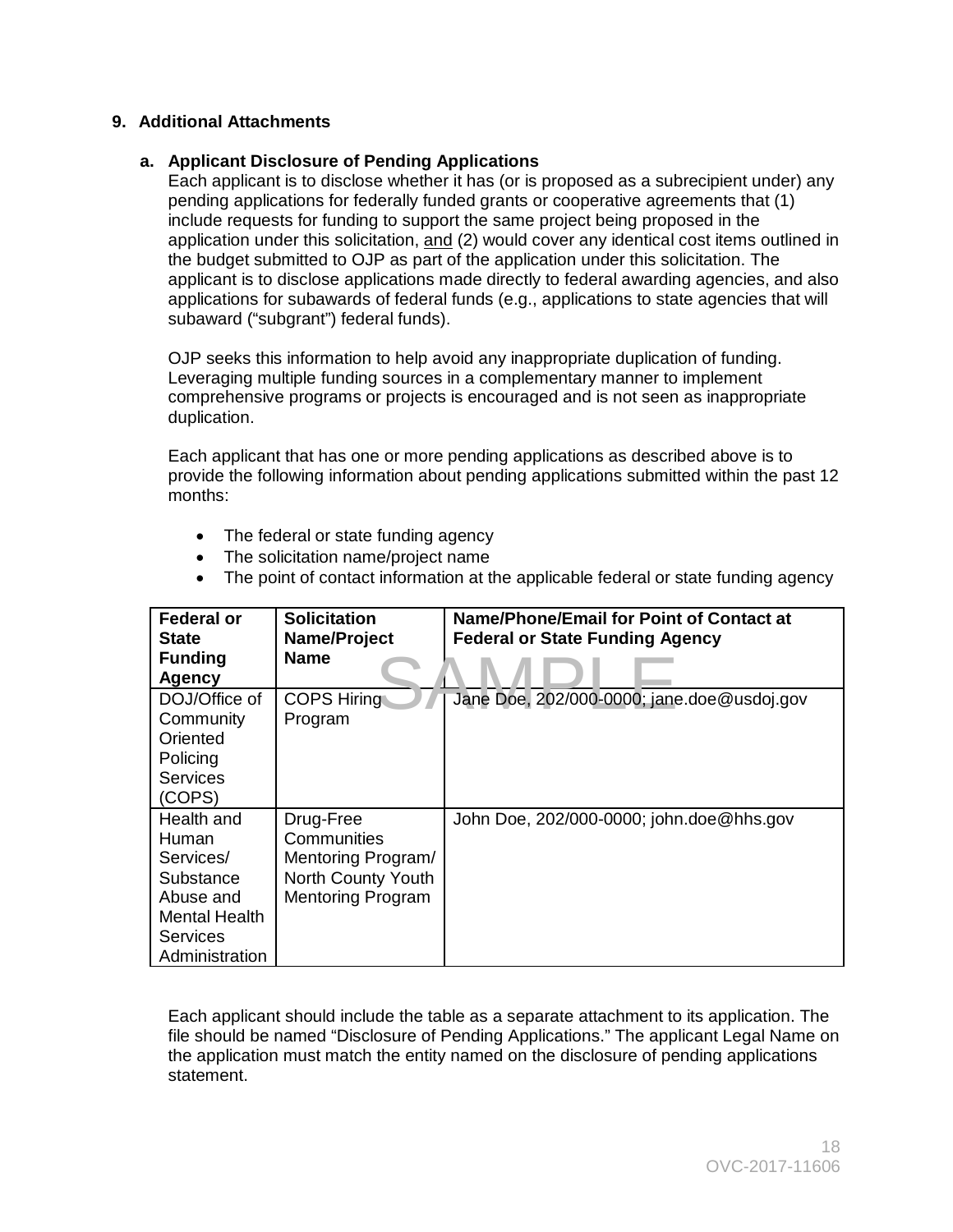submitted as part of in this application." Any applicant that does not have any pending applications as described above is to submit, as a separate attachment, a statement to this effect: "[Applicant Name on SF-424] does not have (and is not proposed as a subrecipient under) any pending applications submitted within the past 12 months for federally funded grants or cooperative agreements (or for subawards under federal grants or cooperative agreements) that request funding to support the same project being proposed in this application to OJP and that would cover any identical cost items outlined in the budget

# **b. Research and Evaluation Independence and Integrity**

 If an application proposes research (including research and development) and/or evaluation, the applicant must demonstrate research/evaluation independence and integrity, including appropriate safeguards, before it may receive award funds. The applicant must demonstrate independence and integrity regarding both this proposed research and/or evaluation, and any current or prior related projects.

Each application should include an attachment that addresses **both** i. and ii. below.

- i. For purposes of this solicitation, each applicant is to document research and evaluation independence and integrity by including one of the following two items:
	- any actual or potential apparent conflicts of interest (including through review (including on the part of the applicant entity or on the part of staff, a. A specific assurance that the applicant has reviewed its application to identify of pertinent information on the principal investigator, any co-principal investigators, and any subrecipients), and that the applicant has identified no such conflicts of interest—whether personal or financial or organizational investigators, or subrecipients)—that could affect the independence or integrity of the research, including the design, conduct, and reporting of the research.

#### OR

b. A specific description of actual or potential apparent conflicts of interest that a project, if that organization had itself provided substantial prior technical the applicant has identified—including through review of pertinent information on the principal investigator, any co-principal investigators, and any subrecipients—that could affect the independence or integrity of the research, including the design, conduct, or reporting of the research. These conflicts may be personal (e.g., on the part of investigators or other staff), financial, or organizational (related to the applicant or any subrecipient entity). Some examples of potential investigator (or other personal) conflict situations are those in which an investigator would be in a position to evaluate a spouse's work product (actual conflict), or an investigator would be in a position to evaluate the work of a former or current colleague (potential apparent conflict). With regard to potential organizational conflicts of interest, as one example, generally an organization would not be given an award to evaluate assistance to that specific project or a location implementing the project (whether funded by OJP or other sources), because the organization in such an instance might appear to be evaluating the effectiveness of its own prior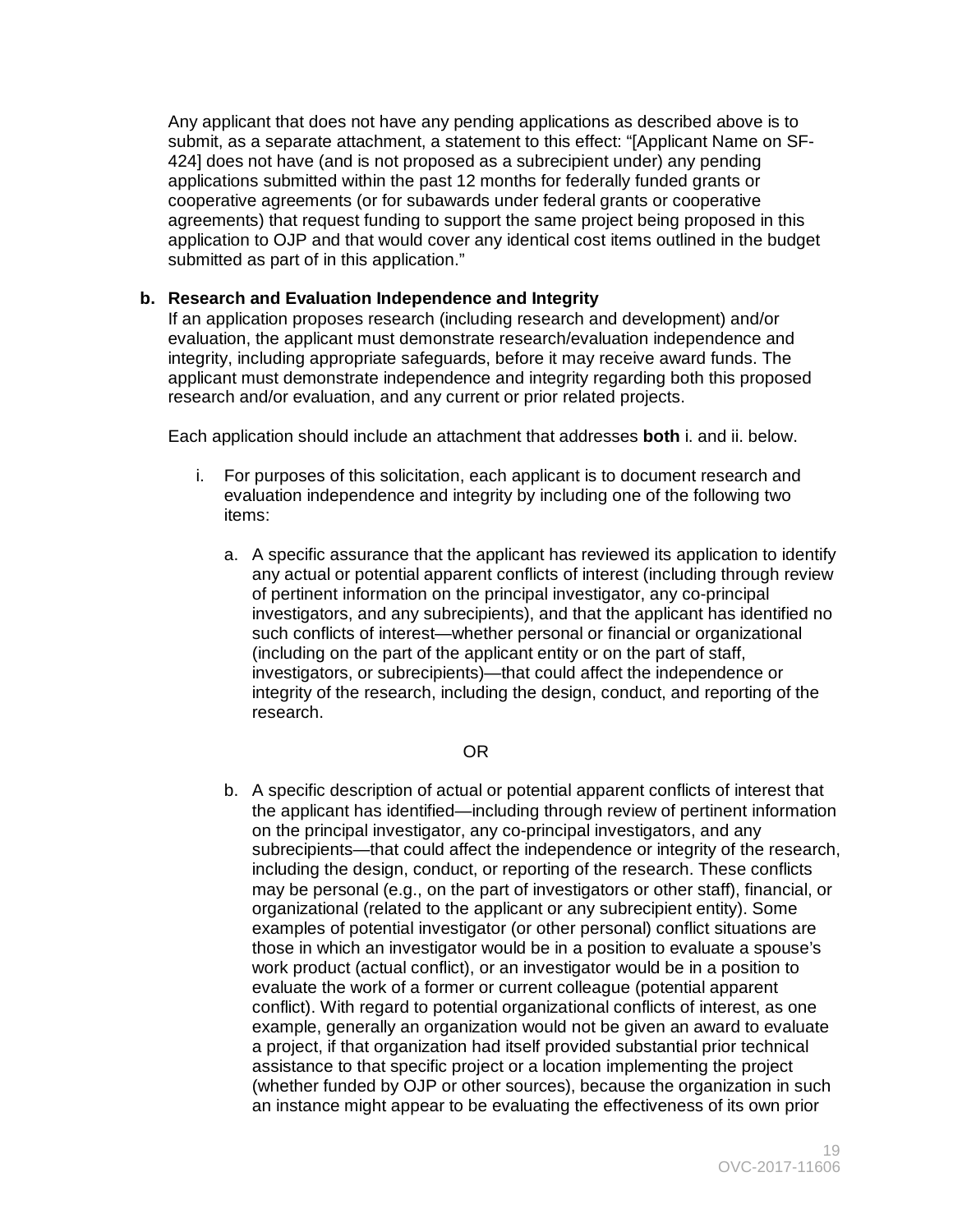work. The key is whether a reasonable person understanding all of the facts would be able to have confidence that the results of any research or evaluation project are objective and reliable. Any outside personal or financial interest that casts doubt on that objectivity and reliability of an evaluation or research product is a problem and must be disclosed.

- ii. In addition, for purposes of this solicitation, each applicant is to address possible mitigation of research integrity concerns by including, at a minimum, one of the following two items:
	- a. If an applicant reasonably believes that no actual or potential apparent applicant should provide a brief narrative explanation of how and why it conflicts of interest (personal, financial, or organizational) exist, then the reached that conclusion. The applicant also is to include an explanation of the specific processes and procedures that the applicant has in place, or will put in place, to identify and prevent (or, at the very least, mitigate) any such conflicts of interest pertinent to the funded project during the period of performance. Documentation that may be helpful in this regard may include organizational codes of ethics/conduct and policies regarding organizational, personal, and financial conflicts of interest. There is no guarantee that the plan, if any, will be accepted as proposed.

#### OR

 organizational, personal, and financial conflicts of interest. There is no guarantee that the plan, if any, will be accepted as proposed. b. If the applicant has identified actual or potential apparent conflicts of interest (personal, financial, or organizational) that could affect the independence and integrity of the research, including the design, conduct, or reporting of the research, the applicant must is to provide a specific and robust mitigation plan to address each of those conflicts. At a minimum, the applicant is expected to explain the specific processes and procedures that the applicant has in place, or will put in place, to identify and eliminate (or, at the very least, mitigate) any such conflicts of interest pertinent to the funded project during the period of performance. Documentation that may be helpful in this regard may include organizational codes of ethics/conduct and policies regarding

 considerations such as the adequacy of the applicant's efforts to identify factors that could affect the objectivity or integrity of the proposed staff and/or the applicant entity OJP will assess research and evaluation independence and integrity based on (and any subrecipients) in carrying out the research, development, or evaluation activity; and the adequacy of the applicant's existing or proposed remedies to control any such factors.

#### **c. Privacy Certificate**

OVC and recipients of OVC funding are subject to confidentiality requirements protecting research and statistical information collected that is identifiable to a private person under the DOJ regulations found at 28 CFR Part 22. Identifying characteristics include, but are not limited to, identifiers such as name, address, Social Security number or other identifying number, fingerprints, voiceprints, photographs, genetic information, or any other item or combination of data about a person that could reasonably lead, directly or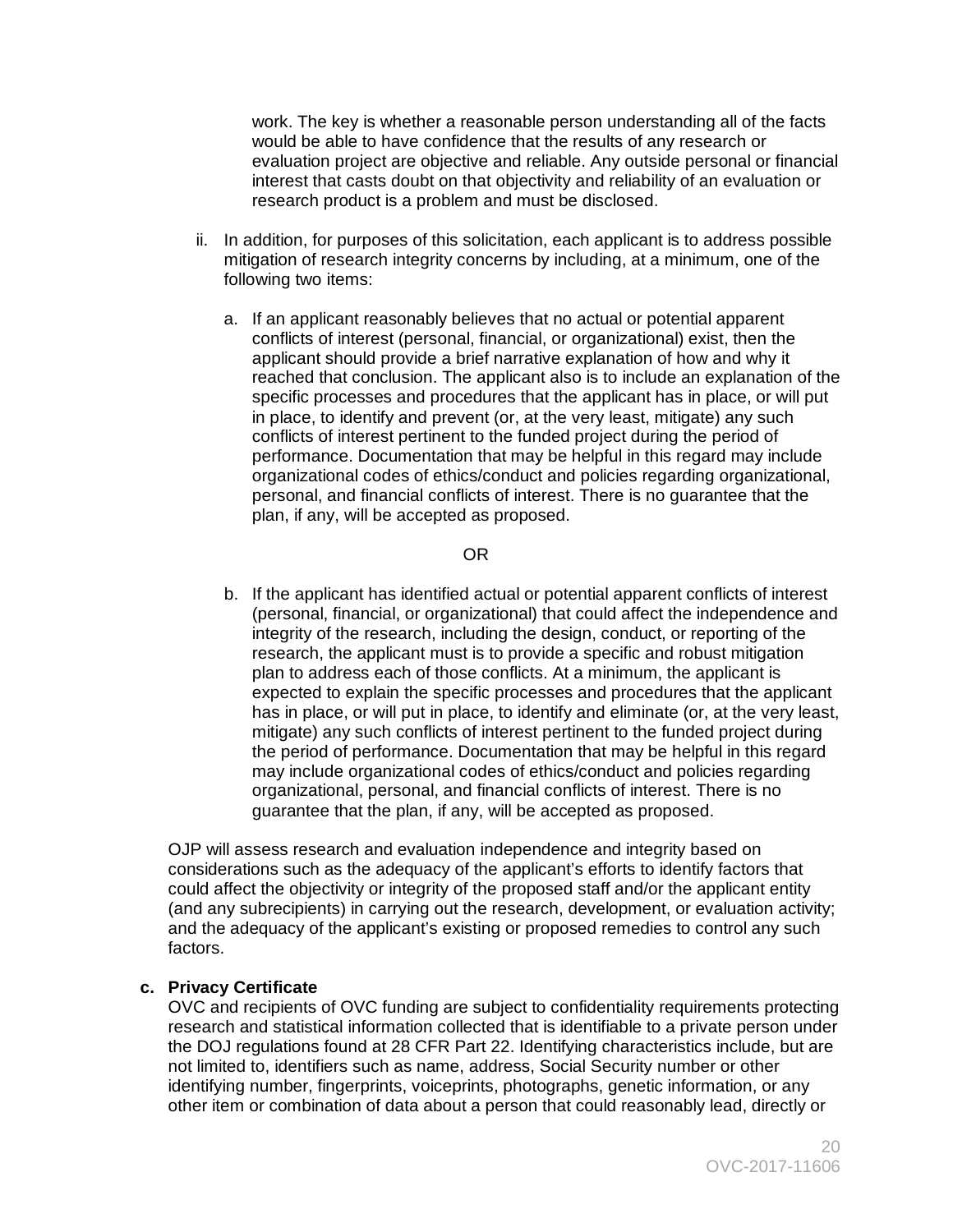indirectly, by reference to other information, or to identification of that individual(s). OVC funded activities that require a privacy certificate prior to conducting the activity include, requires recipients of OVC funding to submit a privacy certificate prior to engaging in any project activities that involve data collection on individuals through observations, interviews, reports, or review of administrative records, or any project tasks likely to result in the gathering or development of information identifiable to individuals. OVCbut may not be limited to, a needs assessment, program evaluation, survey, or focus group interviews. **If the applicant's project includes any activity listed above, the applicant must include a privacy certificate with the application materials submitted.** For sample privacy certificates, visit

[www.ojp.usdoj.gov/ovc/grants/help.html#forms](http://www.ojp.usdoj.gov/ovc/grants/help.html#forms) and view the two model privacy certificates available for adaptation.

#### **d. Logic Model**

 [www.ojjdp.gov/grantees/pm/logic\\_models.html.](http://www.ojjdp.gov/grantees/pm/logic_models.html) Applicants must include a logic model that graphically illustrates how the project's goals, objectives, and activities are interrelated to address the stated problem. The logic model must be included as a separate attachment and must include information related to anticipated outputs, performance measures, and short- and long-term outcomes that are anticipated for victims served and the community. Sample logic models are available at

# <span id="page-20-0"></span> **How to Apply**

Applicants must register in and submit applications through Grants.gov, a primary source to find federal funding opportunities and apply for funding. Find complete instructions on how to register and submit an application at [www.Grants.gov.](http://www.grants.gov/) Applicants that experience technical difficulties during this process should call the Grants.gov Customer Support Hotline at **800–518– 4726** or **606–545–5035**, which operates 24 hours a day, 7 days a week, except on federal holidays.

Registering with Grants.gov is a one-time process; however, **processing delays may occur, and it can take several weeks** for first-time registrants to receive confirmation of registration and a user password. OJP encourages applicants to **register several weeks before** the application submission deadline. In addition, OJP urges applicants to submit applications at least 72 hours prior to the application due date, in order to allow time for the applicant to receive validation messages or rejection notifications from Grants.gov, and to correct in a timely fashion any problems that may have caused a rejection notification.

OJP strongly encourages all prospective applicants to sign up for Grants.gov email [notifications](http://www.grants.gov/web/grants/manage-subscriptions.html)  regarding this solicitation. If this solicitation is cancelled or modified, individuals who sign up with Grants.gov for updates will be automatically notified.

 technical assistance with Google Chrome, or another browser, contact Grants.gov Customer **Browser Information:** Grants.gov was built to be compatible with Internet Explorer. For Support.

 **Note on Attachments:** Grants.gov has two categories of files for attachments: "mandatory" and documents are attached in either Grants.gov category. "optional." OJP receives all files attached in both categories. Please ensure that all required

characters in the file names of attachments. Valid file names may include only the characters **Note on File Names and File Types:** Grants.gov only permits the use of certain specific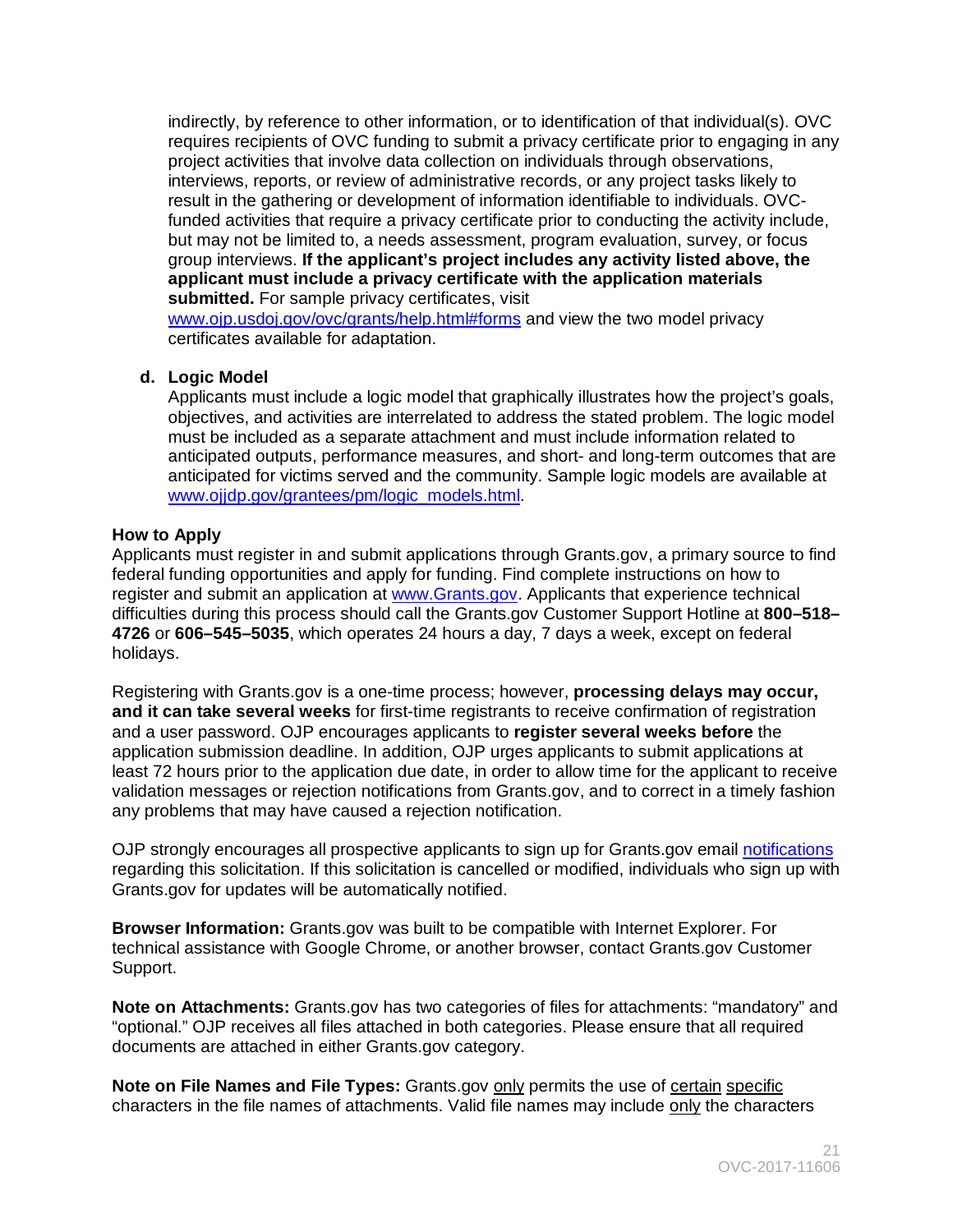shown in the table below. Grants.gov rejects any application that includes an attachment(s) with a file name that contains any characters not shown in the table below. Grants.gov forwards successfully submitted applications to the OJP GMS.

| <b>Characters</b>    |                                                                  | <b>Special Characters</b> |                       |
|----------------------|------------------------------------------------------------------|---------------------------|-----------------------|
| Upper case $(A - Z)$ | Parenthesis (                                                    | Curly braces $\{\}$       | Square brackets []    |
| Lower case $(a - z)$ | Ampersand (&)                                                    | Tilde $(-)$               | Exclamation point (!) |
| Underscore (         | Comma $($ , $)$                                                  | Semicolon (; )            | Apostrophe ('         |
| Hyphen (-            | At sign $(\mathcal{Q})$                                          | Number sign (#)           | Dollar sign (\$)      |
| Space                | Percent sign (%)                                                 | Plus sign $(+)$           | Equal sign $(=)$      |
| Period (.)           | Applicants must use the "&" format in place of the ampersand (&) |                           |                       |
|                      | when using XML format for documents.                             |                           |                       |

 ".cfg," ".dat," ".db," ".dbf," ".dll," ".ini," ".log," ".ora," ".sys," and ".zip." GMS may reject applications with files that use these extensions. It is important to allow time to change the type of file(s) if **GMS does not accept executable file types as application attachments**. These disallowed file types include, but are not limited to, the following extensions: ".com," ".bat," ".exe," ".vbs," the application is rejected.

All applicants are required to complete the following steps:

 Every applicant entity must comply with all applicable System for Award Management (SAM) and unique entity identifier (currently, a Data Universal Numbering System [DUNS] number) requirements. If an applicant entity has not fully complied with applicable SAM and unique identifier requirements by the time OJP makes award decisions, OJP may determine that the applicant is not qualified to receive an award and may use that determination as a basis for making the award to a different applicant.

 Number (FON) to register. (An applicant applying as an individual must comply with all An individual who wishes to apply in his/her personal capacity should search Grants.gov for funding opportunities for which individuals are eligible to apply. Use the Funding Opportunity applicable Grants.gov individual registration requirements.)

Complete the registration form at<https://apply07.grants.gov/apply/IndCPRegister>to create a username and password for Grants.gov. (An applicant applying as an individual should complete all steps except 1, 2 and 4.)

 Management and Budget requires every applicant for a federal award (other than an individual) to include a "unique entity identifier" in each application, including an application for a supplemental award. Currently, a DUNS number is the required unique entity identifier. 1. **Acquire a unique entity identifier (currently, a DUNS number).** In general, the Office of

A DUNS number is a unique nine-digit identification number provided by the commercial company Dun and Bradstreet. This unique entity identifier is used for tracking purposes, and to validate address and point of contact information for applicants, recipients, and subrecipients. It will be used throughout the life cycle of an OJP award. Obtaining a DUNS number is a free, one-time activity. Call Dun and Bradstreet at 866–705–5711 to obtain a DUNS number or apply online at [www.dnb.com.](http://www.dnb.com/) A DUNS number is usually received within 1-2 business days.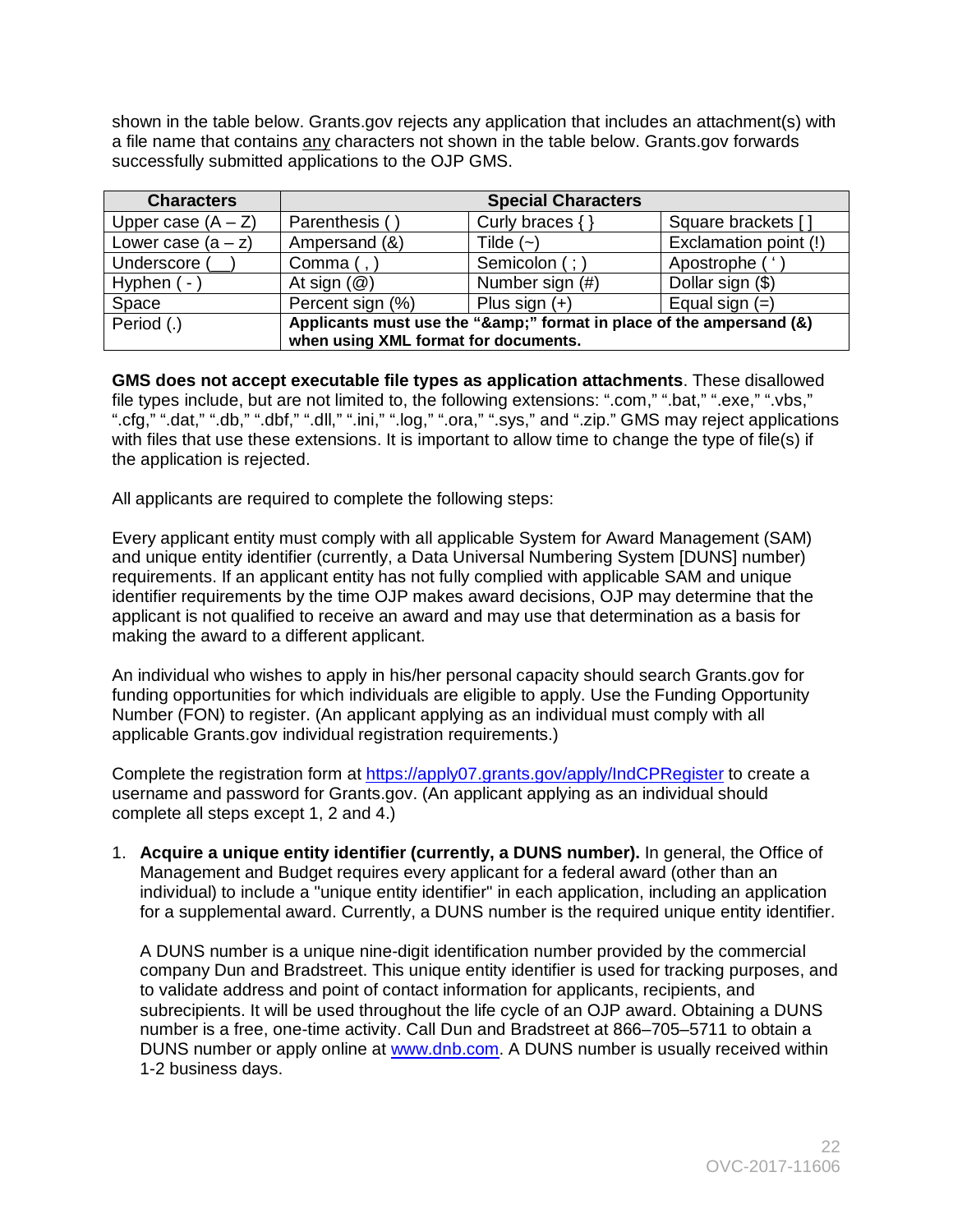2. **Acquire registration with the System for Award Management (SAM).** SAM is the maintain current registrations in the SAM database. An applicant must be registered in SAM  to successfully register in Grants.gov. Each applicant must **update or renew its SAM**  repository for certain standard information about federal financial assistance applicants, recipients, and subrecipients. All applicants for OJP awards (other than individuals) must **registration at least annually** to maintain an active status. SAM registration and renewal can take as long as 10 business days to complete.

An application cannot be successfully submitted in Grants.gov until Grants.gov receives the SAM registration information. Once the SAM registration/renewal is complete, **the information transfer from SAM to Grants.gov can take as long as 48 hours.** OJP recommends that the applicant register or renew registration with SAM as early as possible.

Information about SAM registration procedures can be accessed at [www.sam.gov.](https://www.sam.gov/portal/SAM/#1)

- 3. **Acquire an Authorized Organization Representative (AOR) and a Grants.gov username and password.** Complete the AOR profile on Grants.gov and create a username and password. An applicant entity's "unique entity identifier" (DUNS number) must be used to complete this step. For more information about the registration process for organizations and other entities, go to [https://apply07.grants.gov/apply/OrcRegister.](https://apply07.grants.gov/apply/OrcRegister) Individuals registering with Grants.gov should go to [http://www.grants.gov/web/grants/applicants/individual](http://www.grants.gov/web/grants/applicants/individual-registration.html)[registration.html.](http://www.grants.gov/web/grants/applicants/individual-registration.html)
- 4. **Acquire confirmation for the AOR from the E-Business Point of Contact (E-Biz POC).**  The E-Biz POC at the applicant organization must log into Grants.gov to confirm the applicant organization's AOR. The E-Biz POC will need the Marketing Partner Identification Number (MPIN) password obtained when registering with SAM to complete this step. Note that an organization can have more than one AOR.
- 5. **Search for the funding opportunity on Grants.gov.** Use the following identifying information when searching for the funding opportunity on Grants.gov.

The Catalog of Federal Domestic Assistance ("CFDA") numbers for this solicitation are: 16.582 titled Crime Victim Assistance/Discretionary Grants OVC-2017-11606.

6. **Submit a valid application consistent with this solicitation by following the directions in Grants.gov.** Within 24–48 hours after submitting the electronic application, the applicant should receive two notifications from Grants.gov. The first will confirm the receipt of the application. The second will state whether the application has been validated and successfully submitted, or whether it has been rejected due to errors, with an explanation. It is possible to first receive a message indicating that the application is received, and then receive a rejection notice a few minutes or hours later. Submitting an application well ahead of the deadline provides time to correct the problem(s) that caused the rejection. **Important:**  OJP urges each applicant to submit its application **at least 72 hours prior** to the application due date, to allow time to receive validation messages or rejection notifications from Grants.gov, and to correct in a timely fashion any problems that may have caused a rejection notification. Applications must be successfully submitted through Grants.gov by 11:59 p.m. eastern time on May 4, 2017.

Click [here](http://www.grants.gov/web/grants/applicants/organization-registration.html) for further details on DUNS numbers, SAM, and Grants.gov registration steps and timeframes.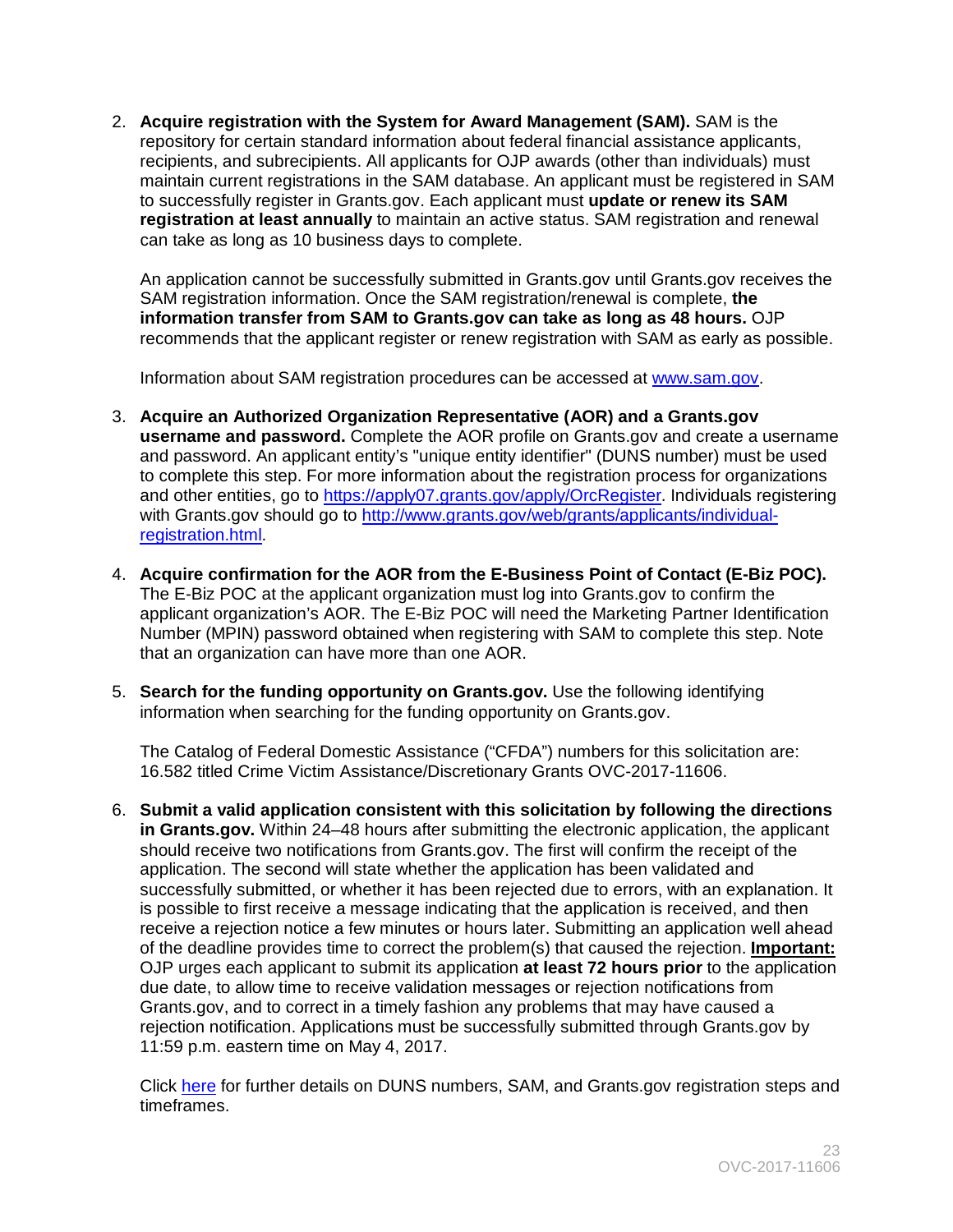# **Note: Application Versions**

 recent system-validated version submitted. If an applicant submits multiple versions of the same application, OJP will review only the most

# **Experiencing Unforeseen Grants.gov Technical Issues**

 receive a tracking number. The applicant must email the OVC contact identified in the Contact An applicant that experiences unforeseen Grants.gov technical issues beyond its control that prevent it from submitting its application by the deadline must contact the Grants.gov [Customer](http://www.grants.gov/web/grants/support.html)  [Support Hotline](http://www.grants.gov/web/grants/support.html) or the [SAM Help Desk](https://www.fsd.gov/fsd-gov/home.do) (Federal Service Desk) to report the technical issue and Information section on the title page **within 24 hours after the application deadline** to request approval to submit its application after the deadline. The applicant's email must describe the technical difficulties, and must include a timeline of the applicant's submission efforts, the complete grant application, the applicant's DUNS number, and any Grants.gov Help Desk or SAM tracking number(s).

**Note: OJP does not automatically approve requests to submit a late application***.* After OJP reviews the applicant's request, and contacts the Grants.gov or SAM Help Desks to verify the reported technical issues, OJP will inform the applicant whether the request to submit a late application has been approved or denied. If OJP determines that the untimely application submission was due to the applicant's failure to follow all required procedures, OJP will deny the applicant's request to submit its application.

The following conditions generally are insufficient to justify late submissions:

- Failure to register in SAM or Grants.gov in sufficient time. (SAM registration and renewal can take as long as 10 business days to complete. The information transfer from SAM to Grants.gov can take up to 48 hours.)
- Failure to follow Grants.gov instructions on how to register and apply as posted on its website.
- Failure to follow each instruction in the OJP solicitation.
- such as issues with firewalls or browser incompatibility. • Technical issues with the applicant's computer or information technology environment,

**Notifications regarding known technical problems with Grants.gov, if any, are posted at the top of the OJP [Funding Resource Center](http://ojp.gov/funding/index.htm) web page.** 

# <span id="page-23-0"></span>**E. Application Review Information**

# <span id="page-23-1"></span>**Review Criteria**

Applications that meet basic minimum requirements will be evaluated by peer reviewers using the following review criteria.

- 1. Statement of the Problem/Description of the Issue (20%)
- 2. Project Design and Implementation Plan (40%)
- 3. Capabilities and Competencies (20%)
- 4. Plan for Collecting the Data Required for this Solicitation's Performance Measures (5%)
- for project activities). Budget narratives should demonstrate generally how applicants will 5. Budget: complete, cost effective, and allowable (e.g., reasonable, allocable, and necessary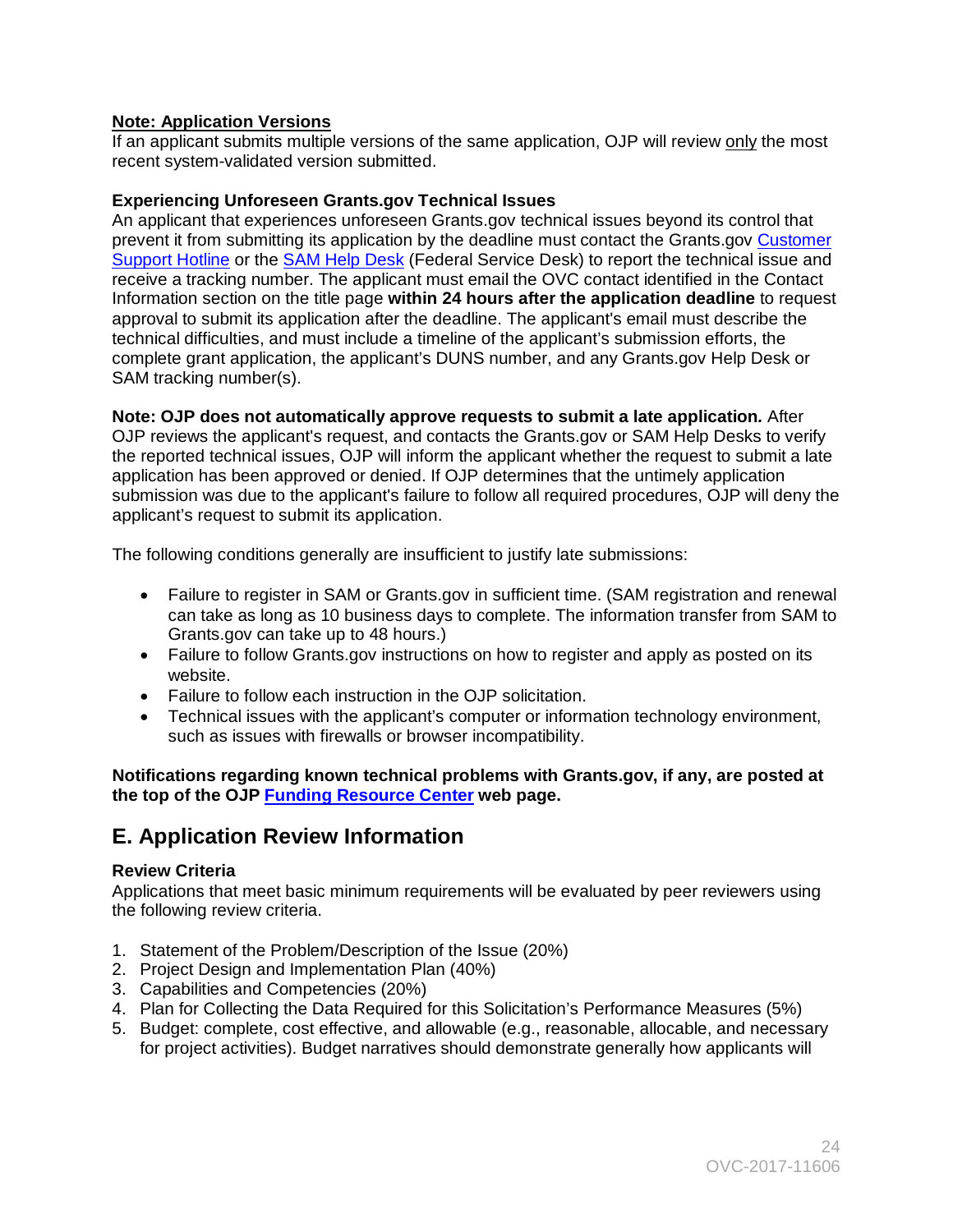cost effectiveness in relation to potential alternatives and the goals of the project.<sup>[7](#page-24-1)</sup> (10%) maximize cost effectiveness of grant expenditures. Budget narratives should demonstrate

6. Other: Time-Task Plan, Logic Model (5%)

# <span id="page-24-0"></span>**Review Process**

OJP is committed to ensuring a fair and open process for making awards. OVC reviews the application to make sure that the information presented is reasonable, understandable, measurable, achievable, and consistent with the solicitation.

 for compliance with those requirements. Although specific requirements may vary, the following Peer reviewers will review the applications submitted under this solicitation that meet basic minimum requirements. For purposes of assessing whether an application meets basic minimum requirements and should proceed to further consideration, OJP screens applications are common requirements applicable to all solicitations for funding under OJP programs:

- The application must be submitted by an eligible type of applicant.
- The application must request funding within programmatic funding constraints (if applicable).
- The application must be responsive to the scope of the solicitation.
- The application must include all items designated as "critical elements."
- The applicant must not be identified in SAM as excluded from receiving federal awards.

For a list of the critical elements for this solicitation, see "What an Application Should Include" under Section D. Application and Submission Information.

 employee. An internal reviewer is a current DOJ employee who is well-versed or has expertise Peer review panels will evaluate, score, and rate applications that meet basic minimum requirements. OVC may use internal peer reviewers, external peer reviewers, or a combination, to assess applications on technical merit using the solicitation's review criteria. An external peer reviewer is an expert in the subject matter of a given solicitation who is not a current DOJ in the subject matter of this solicitation. Peer reviewers' ratings and any resulting recommendations are advisory only, although reviewer views are considered carefully. Other important considerations for OJP include underserved populations, geographic diversity, strategic priorities, available funding, and the extent to which the budget detail worksheet and budget narrative accurately explain project costs that are reasonable, necessary, and otherwise allowable under federal law and applicable federal cost principles.

 applicant is listed in SAM as excluded from receiving a federal award. If OJP anticipates that an Pursuant to the Part 200 Uniform Requirements, before award decisions are made, OJP also reviews information related to the degree of risk posed by applicants. Among other things to help assess whether an applicant that has one or more prior federal awards has a satisfactory record with respect to performance, integrity, and business ethics, OJP checks whether the award will exceed \$150,000 in federal funds, OJP also must review and consider any information about the applicant that appears in the non-public segment of the integrity and performance system accessible through SAM (currently, the Federal Awardee Performance and Integrity Information System; "FAPIIS").

<span id="page-24-1"></span> $\overline{a}$  $^7$  Generally speaking, a reasonable cost is a cost that, in its nature or amount, does not exceed that which would be incurred by a prudent person under the circumstances prevailing at the time the decision was made to incur the costs.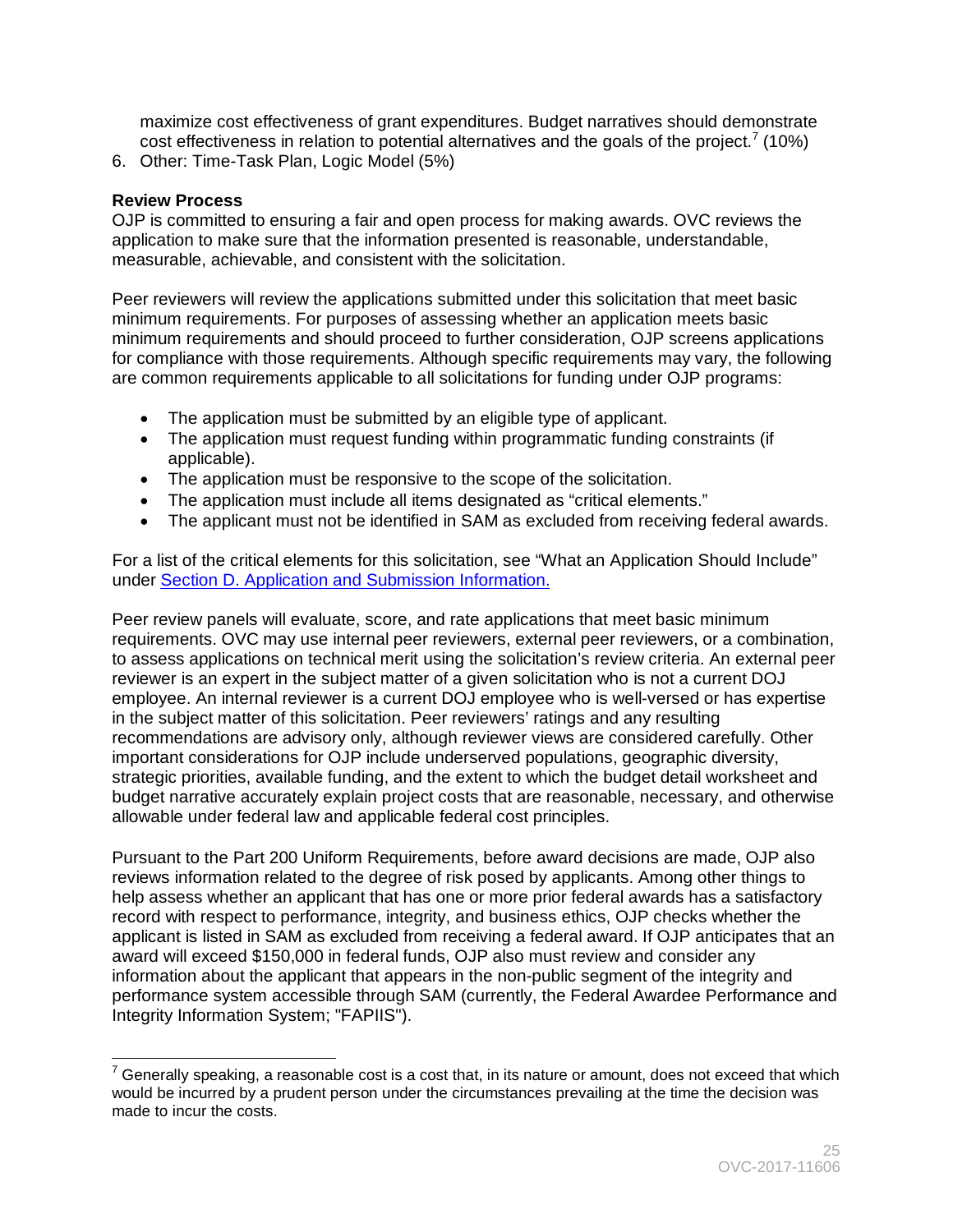**Important note on FAPIIS:** An applicant, at its option, may review and comment on any information about itself that currently appears in FAPIIS and was entered by a federal awarding agency. OJP will consider any such comments by the applicant, in addition to the other information in FAPIIS, in its assessment of the risk posed by applicants.

The evaluation of risks goes beyond information in SAM, however. OJP itself has in place a framework for evaluating risks posed by applicants for competitive awards. OJP takes into account information pertinent to matters such as–—

- 1. applicant financial stability and fiscal integrity;
- 2. quality of the management systems of the applicant, and the applicant's ability to meet prescribed management standards, including those outlined in the DOJ Grants Financial Guide;
- 3. applicant's history of performance under OJP and other DOJ awards (including compliance with reporting requirements and award conditions), and awards from other federal agencies;
- 4. reports and findings from audits of the applicant, including audits under the Part 200 Uniform Requirements; and
- 5. applicant's ability to comply with statutory and regulatory requirements, and to effectively implement other award requirements.

 implement other award requirements. Absent explicit statutory authorization or written delegation of authority to the contrary, all final award decisions will be made by the Assistant Attorney General, who may take into account not only peer review ratings and OVC recommendations, but also other factors as indicated in this section.

# <span id="page-25-0"></span>**F. Federal Award Administration Information**

# <span id="page-25-1"></span>**Federal Award Notices**

Award notifications will be made by September 30, 2017. OJP sends award notifications by email through GMS to the individuals listed in the application as the point of contact and the authorizing official (E-Biz POC and AOR). The email notification includes detailed instructions on how to access and view the award documents, and steps to take in GMS to start the award acceptance process. GMS automatically issues the notifications at 9:00 p.m. eastern time on the award date.

 designate a financial point of contact; thoroughly review the award, including all award conditions; and sign and accept the award. The award acceptance process requires physical For each successful applicant, an individual with the necessary authority to bind the applicant will be required to log in; execute a set of legal certifications and a set of legal assurances; signature of the award document by the authorized representative and the scanning of the fully executed award document to OJP.

# <span id="page-25-2"></span>**Administrative, National Policy, and Other Legal Requirements**

If selected for funding, in addition to implementing the funded project consistent with the OJPapproved application, the recipient must comply with all award conditions, and all applicable requirements of federal statutes, regulations, and executive orders (including applicable requirements referred to in the assurances and certifications executed in connection with award acceptance). OJP strongly encourages prospective applicants to review information on postaward legal requirements and common OJP award conditions **prior** to submitting an application.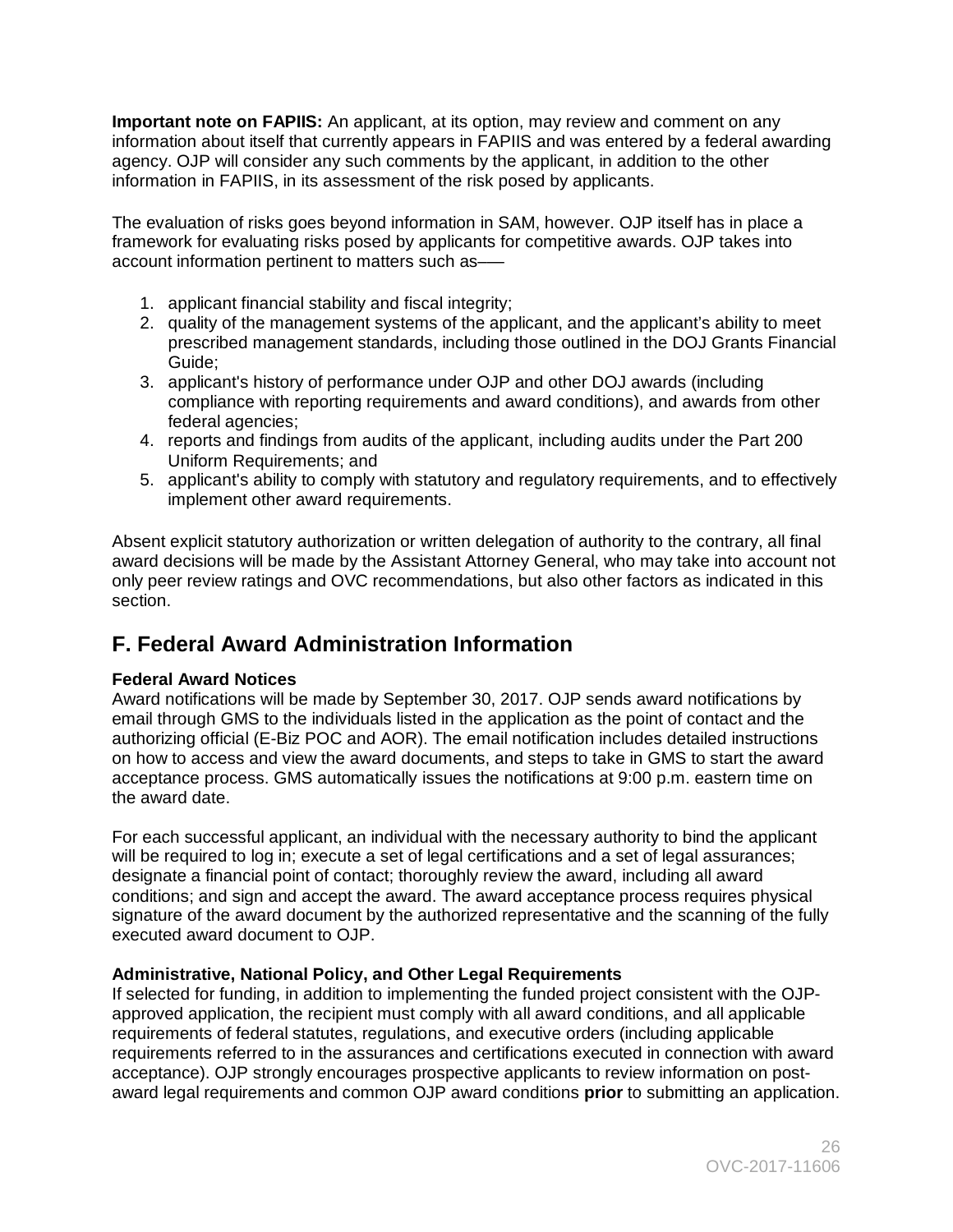[Grants and Cooperative Agreements -](http://ojp.gov/funding/Explore/SolicitationRequirements/index.htm) FY 2017 Awards," available in the OJP Funding Applicants should consult the ["Overview of Legal Requirements Generally Applicable to OJP](http://ojp.gov/funding/Explore/SolicitationRequirements/index.htm)  [Resource Center.](http://ojp.gov/funding/index.htm) In addition, applicants should examine the following two legal documents, as each successful applicant must execute both documents before it may receive any award funds.

- [Matters; and Drug-Free Workplace Requirements](http://ojp.gov/funding/Apply/Resources/Certifications.pdf)  • Certifications Regarding Lobbying; Debarment, Suspension and Other Responsibility
- Standard Assurances

Applicants may view these documents in the Apply section of the OJP Funding Resource **[Center.](http://ojp.gov/funding/index.htm)** 

[to OJP Grants and Cooperative Agreements -](http://ojp.gov/funding/Explore/SolicitationRequirements/index.htm) FY 2017 Awards" are intended to give applicants additional conditions may relate to the particular statute or program, or solicitation under which The web pages accessible through the ["Overview of Legal Requirements Generally Applicable](http://ojp.gov/funding/Explore/SolicitationRequirements/index.htm)  for OJP awards a general overview of important statutes, regulations, and award conditions that apply to many (or in some cases, all) OJP grants and cooperative agreements awarded in FY 2017. Individual OJP awards typically also will include additional award conditions. Those the award is made; to the substance of the funded application; to the recipient's performance under other federal awards; to the recipient's legal status (e.g., as a for-profit entity); or to other pertinent considerations.

As stated above, OVC expects that any award under this solicitation to be a cooperative agreement. A cooperative agreement will include a condition in the award document that sets out the "substantial federal involvement" in carrying out the award and program. Generally speaking, under cooperative agreements with OJP, responsibility for the day-to-day conduct of the funded project rests with the recipient. OJP, however, may have substantial involvement in matters such as coordination efforts and site selection, as well as review and approval of work plans, research designs, data collection instruments, and major project-generated materials. In addition, OJP often indicates in the award condition that it may redirect the project if necessary.

In addition to a condition that sets out the "substantial federal involvement" in the award, cooperative agreements awarded by OJP include a condition that requires specific reporting in connection with conferences, meetings, retreats, seminars, symposia, training activities, or similar events funded under the award.

# <span id="page-26-0"></span>**General Information about Post-Federal Award Reporting Requirements**

In addition to the deliverables described in [Section A. Program Description,](#page-3-0) any recipient of an award under this solicitation will be required to submit the following reports and data.

 OJP may require additional reports.) Required reports. Recipients typically must submit quarterly financial reports, semi-annual progress reports, final financial and progress reports, and, if applicable, an annual audit report in accordance with the Part 200 Uniform Requirements or specific award conditions. Future awards and fund drawdowns may be withheld if reports are delinquent. (In appropriate cases,

Awards that exceed \$500,000 will include an additional condition that, under specific circumstances, will require the recipient to report (to FAPIIS) information on civil, criminal, and administrative proceedings connected with (or connected to the performance of) either the OJP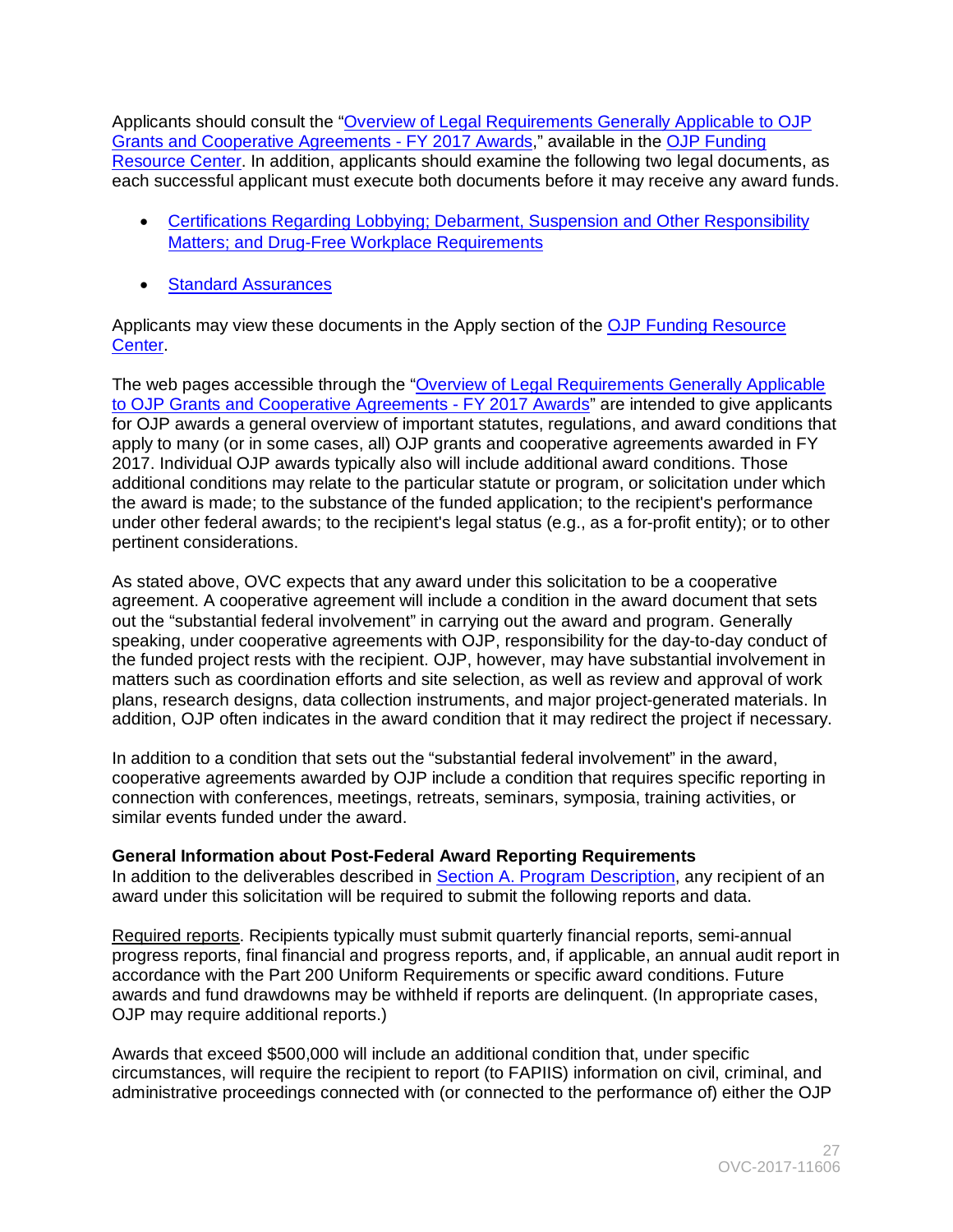award or any other grant, cooperative agreement, or procurement contract from the federal government. Additional information on this reporting requirement appears in the text of the award condition posted on the OJP website at [http://ojp.gov/funding/FAPIIS.htm.](http://ojp.gov/funding/FAPIIS.htm)

Data on performance measures. In addition to required reports, an award recipient also must calculate values for this solicitation's performance measures. provide data that measure the results of the work done under the award. To demonstrate program progress and success, and to assist DOJ in fulfilling its responsibilities under the Government Performance and Results Act of 1993 (GPRA), Public Law 103-62, and the GPRA Modernization Act of 2010, Public Law 111–352, OJP will require any recipient, post award, to provide the data listed as "Data Recipient Provides" in the performance measures table in Section D. Application and Submission Information, under "Program Narrative," so that OJP can

# <span id="page-27-0"></span> **G. Federal Awarding Agency Contact(s)**

For OJP contact(s), see the title page.

For contact information for Grants.gov, see the title page.

# <span id="page-27-1"></span> **H. Other Information**

# <span id="page-27-2"></span>**Freedom of Information Act and Privacy Act (5 U.S.C. §§ 552 and 552a)**

All applications submitted to OJP (including all attachments to applications) are subject to the federal Freedom of Information Act (FOIA) and to the Privacy Act. By law, DOJ may withhold information that is responsive to a request pursuant to FOIA if DOJ determines that the responsive information either is protected under the Privacy Act or falls within the scope of one of nine statutory exemptions under FOIA. DOJ cannot agree in advance of a request pursuant to FOIA not to release some or all portions of an application.

In its review of records that are responsive to a FOIA request, OJP will withhold information in those records that plainly falls within the scope of the Privacy Act or one of the statutory exemptions under FOIA. (Some examples include certain types of information in budgets, and names and contact information for project staff other than certain key personnel.) In appropriate circumstances, OJP will request the views of the applicant/recipient that submitted a responsive document.

 independent assessment regarding withholding information. OJP generally follows a similar For example, if OJP receives a request pursuant to FOIA for an application submitted by a nonprofit or for-profit organization or an institution of higher education, or for an application that involves research, OJP typically will contact the applicant/recipient that submitted the application and ask it to identify—quite precisely—any particular information in the application that applicant/recipient believes falls under a FOIA exemption, the specific exemption it believes applies, and why. After considering the submission by the applicant/recipient, OJP makes an process for requests pursuant to FOIA for applications that may contain law-enforcement sensitive information.

# <span id="page-27-3"></span>**Provide Feedback to OJP**

To assist OJP in improving its application and award processes, OJP encourages applicants to provide feedback on this solicitation, the application submission process, and/or the application review process. Provide feedback to [OJPSolicitationFeedback@usdoj.gov.](mailto:OJPSolicitationFeedback@usdoj.gov)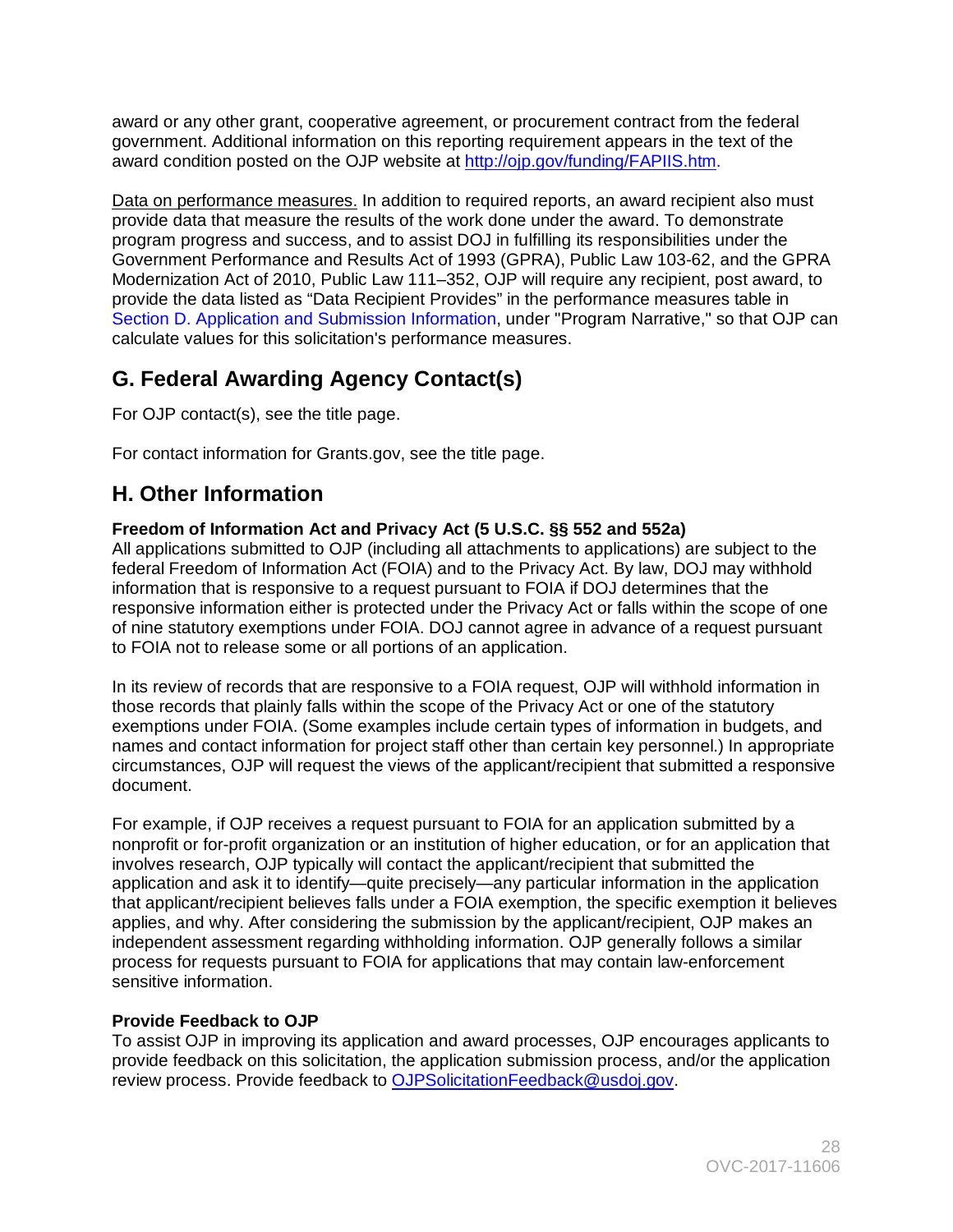**IMPORTANT:** This email is for feedback and suggestions only. OJP does **not** reply from this questions on any program or technical aspect of the solicitation **must** use the appropriate mailbox to messages it receives in this mailbox. Any prospective applicant that has specific telephone number or email listed on the front of this document to obtain information. These contacts are provided to help ensure that prospective applicants can directly reach an individual who can address specific questions in a timely manner.

 Feedback email account.) **Note:** Neither you nor anyone else from your organization or entity can be a peer reviewer in a competition in which you or your organization/entity has submitted If you are interested in being a reviewer for other OJP grant applications, please email your resume to oppeerreview@lmsolas.com. (Do not send your resume to the OJP Solicitation an application.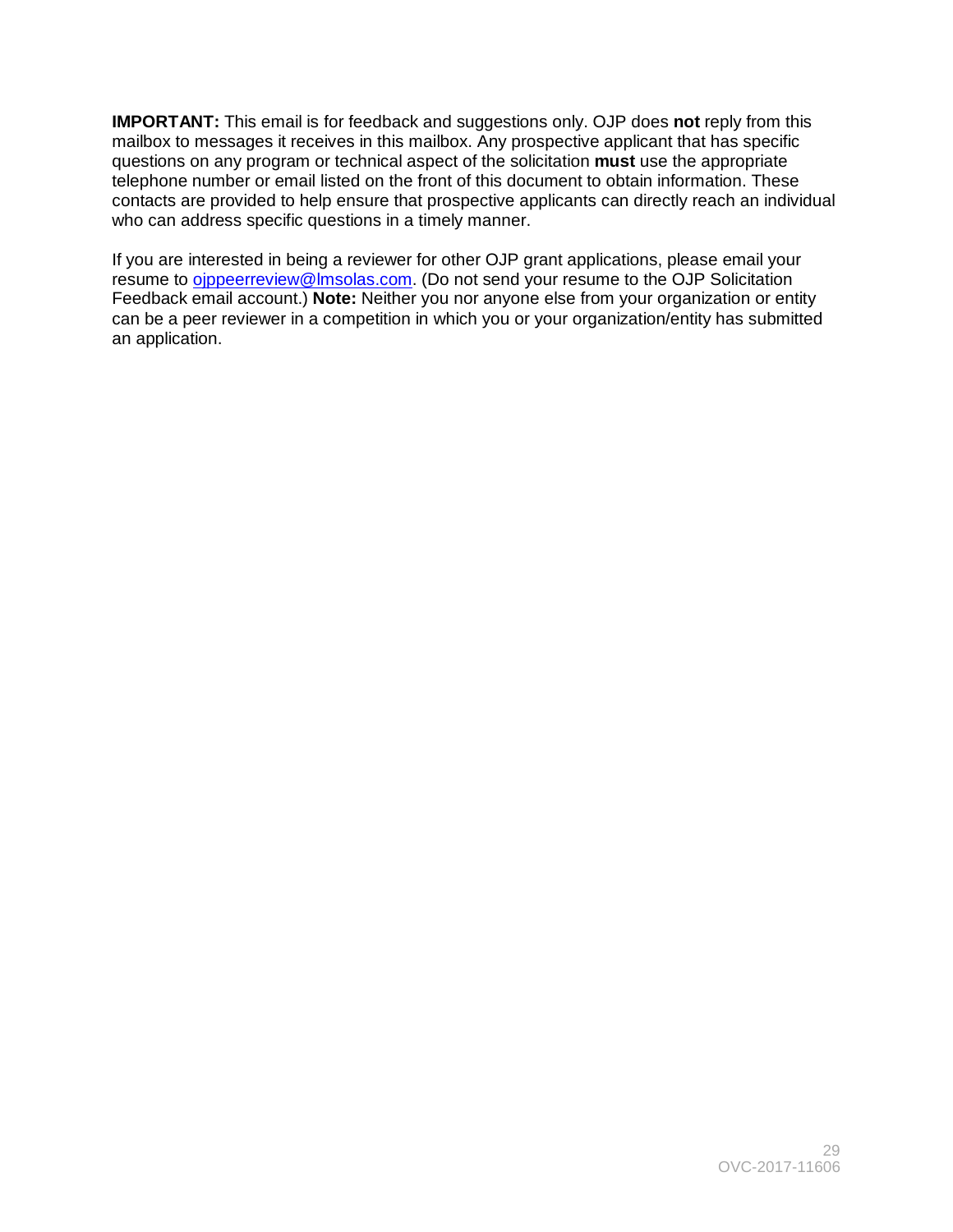# <span id="page-29-0"></span>**Application Checklist OVC FY 2017 Vision 21: Building State Technology Capacity – Victim Compensation**

This application checklist has been created as an aid in developing an application.

# **What an Applicant Should Do:**

| Prior to Registering in Grants.gov:                                            |               |
|--------------------------------------------------------------------------------|---------------|
| Acquire a DUNS Number                                                          | (see page 22) |
| Acquire or renew registration with SAM                                         | (see page 23) |
| To Register with Grants.gov.                                                   |               |
| Acquire AOR and Grants.gov username/password                                   | (see page 23) |
| Acquire AOR confirmation from the E-Biz POC                                    | (see page 23) |
| To Find Funding Opportunity:                                                   |               |
| Search for the Funding Opportunity on Grants.gov                               | (see page 23) |
| Download Funding Opportunity and Application Package                           | (see page 23) |
| Sign up for Grants.gov email notifications (optional)                          | (see page 21) |
| Read <b>Important Notice:</b> Applying for Grants in Grants.gov                | (see page 1)  |
| Read OJP policy and guidance on conference approval, planning, and reporting   |               |
| available at ojp.gov/financialguide/DOJ/PostawardRequirements/chapter3.10a.htm |               |
|                                                                                | (see page 9)  |
| After Application Submission, Receive Grants.gov Email Notifications That:     |               |
| (1) application has been received,                                             |               |
| (2) application has either been successfully validated or rejected with errors |               |
|                                                                                | (see page 23) |
| If No Grants.gov Receipt, and Validation or Error Notifications are Received:  |               |
| contact OVC regarding experiencing technical difficulties                      | (see page 2)  |

# **Overview of Post-Award Legal Requirements**:

**\_\_\_\_\_** Review the "Overview of Legal Requirements Generally Applicable to OJP Grants and [Cooperative Agreements -](http://ojp.gov/funding/Explore/SolicitationRequirements/index.htm) FY 2017 Awards" in the OJP Funding Resource Center.

# **Scope Requirement:**

\_\_\_\_\_ The federal amount requested is within the allowable limit(s) of \$250,000.

 programs that were previously recipients of FY 2015 State Technology awards may not apply. **Eligibility Requirement:** Eligible applicants are limited to state victim compensation programs that are eligible to administer VOCA Victim Compensation Formula Grants. State Compensation

# **What an Application Should Include:**

| Application for Federal Assistance (SF-424)                        | (see page 10) |
|--------------------------------------------------------------------|---------------|
| <b>Project Abstract</b>                                            | (see page 11) |
| <b>Program Narrative</b>                                           | (see page 11) |
| <b>Budget Detail Worksheet</b>                                     | (see page 14) |
| <b>Budget Narrative</b>                                            | (see page 14) |
| Indirect Cost Rate Agreement (if applicable)                       | (see page 16) |
| Tribal Authorizing Resolution (if applicable)                      | (see page 17) |
| Financial Management and System of Internal Controls Questionnaire | (see page 17) |
|                                                                    |               |